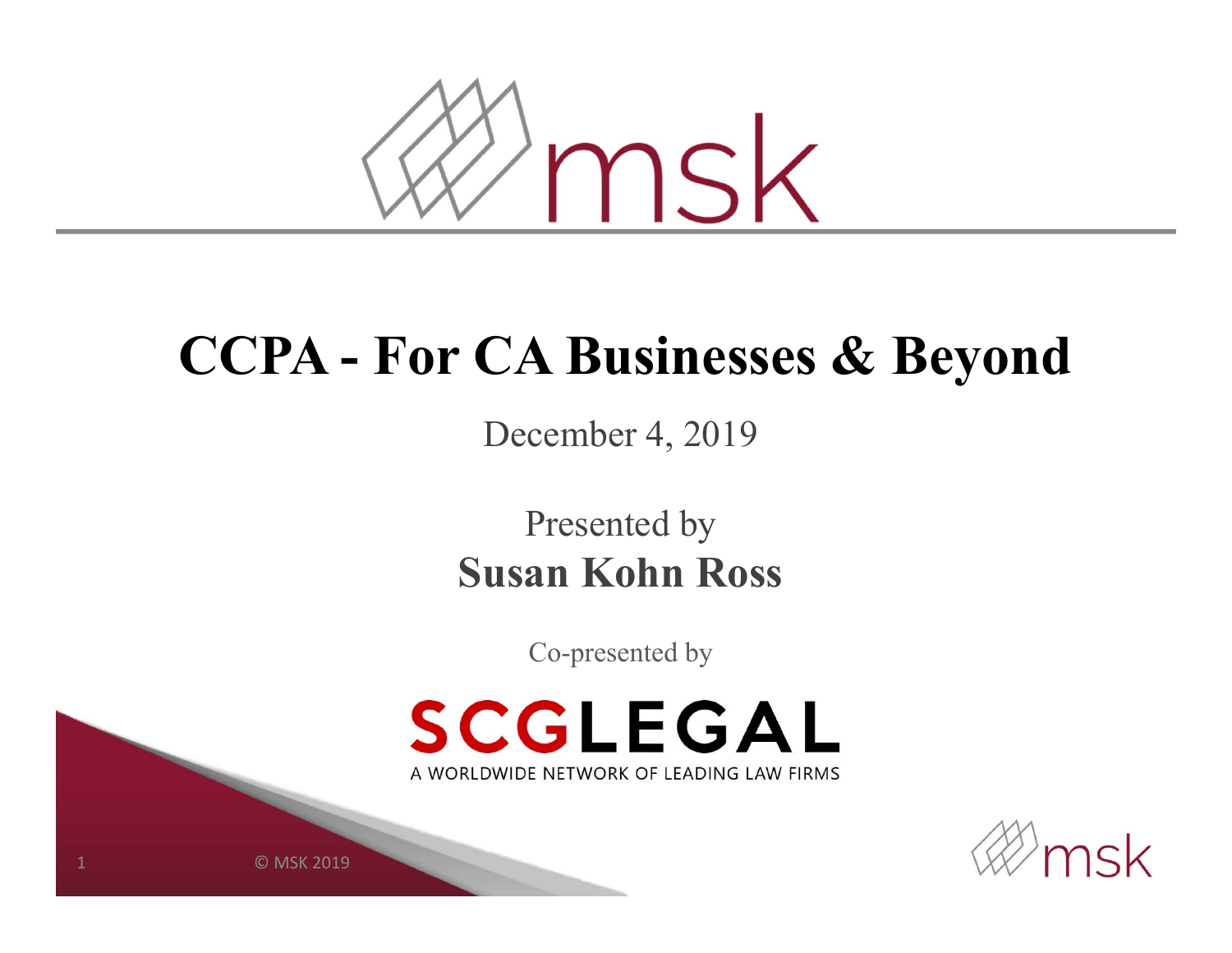# Background

- The CCPA takes effect on January 1, 2020.
- The related regulations are now proposed (subject to comment) and will be finalized in time for their July 1, 2020 effective date.
- The CCPA requires companies to institute new internal data privacy regimes.



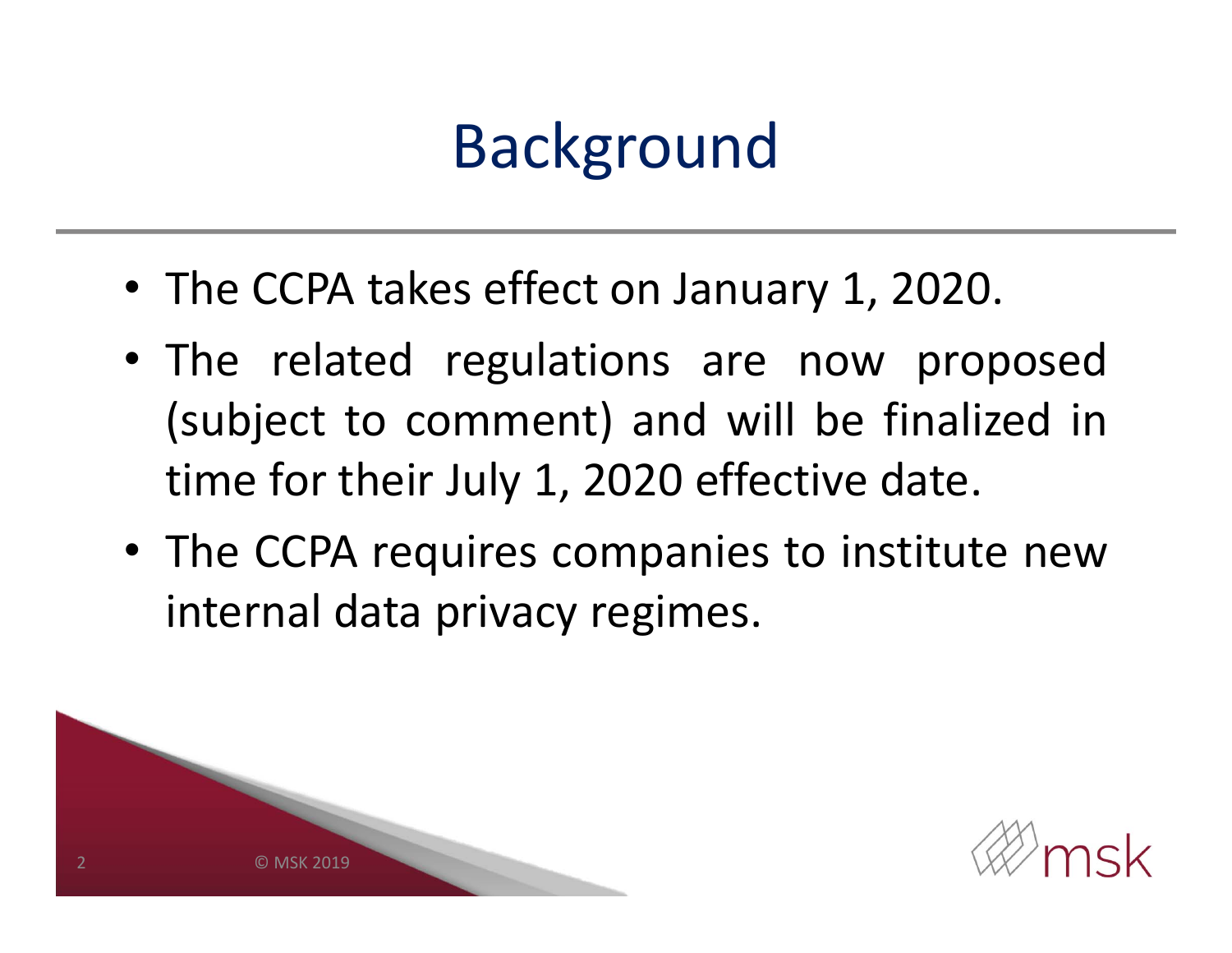# **Threshold Questions**

- •What data is collected?
- From whom/what sources?
- •What do you do with the data?
- •Where is it stored?
- •How long do you keep it?
- •What about any marketing databases?
- •What about processing payments?
- • Who has access to it?
	- $-$  "Need to know" best practice
	- –User name and password combinations unique to each user
	- Change the default password on all hardware and software when installed

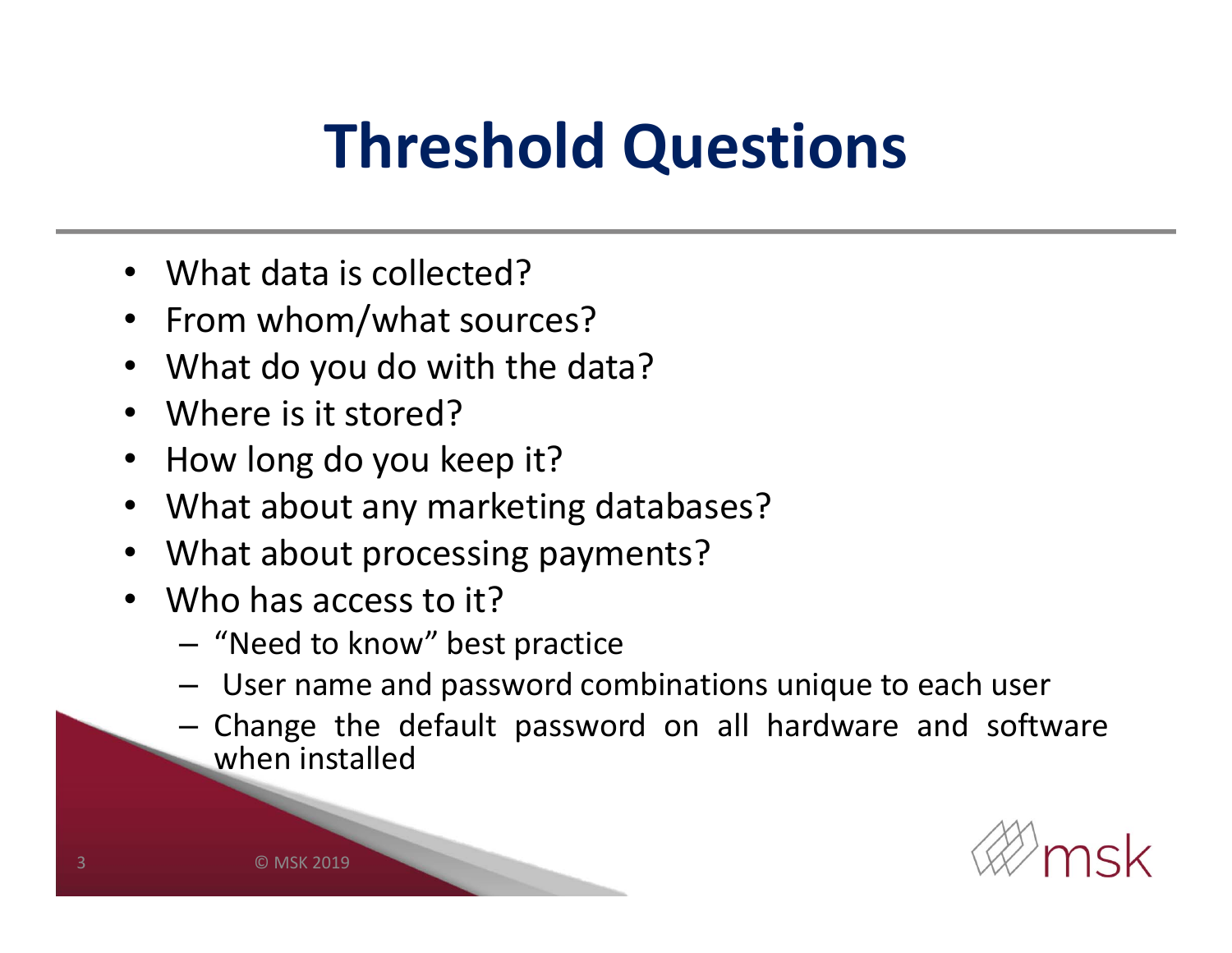# What Is Involved?

- What are the processes and procedures the business will implement to address these consumer rights:
	- Notice
	- Access
	- To Be Forgotten
	- –Opt-Out re Sale of Info
	- –Receive services on equal terms



SK 2019

4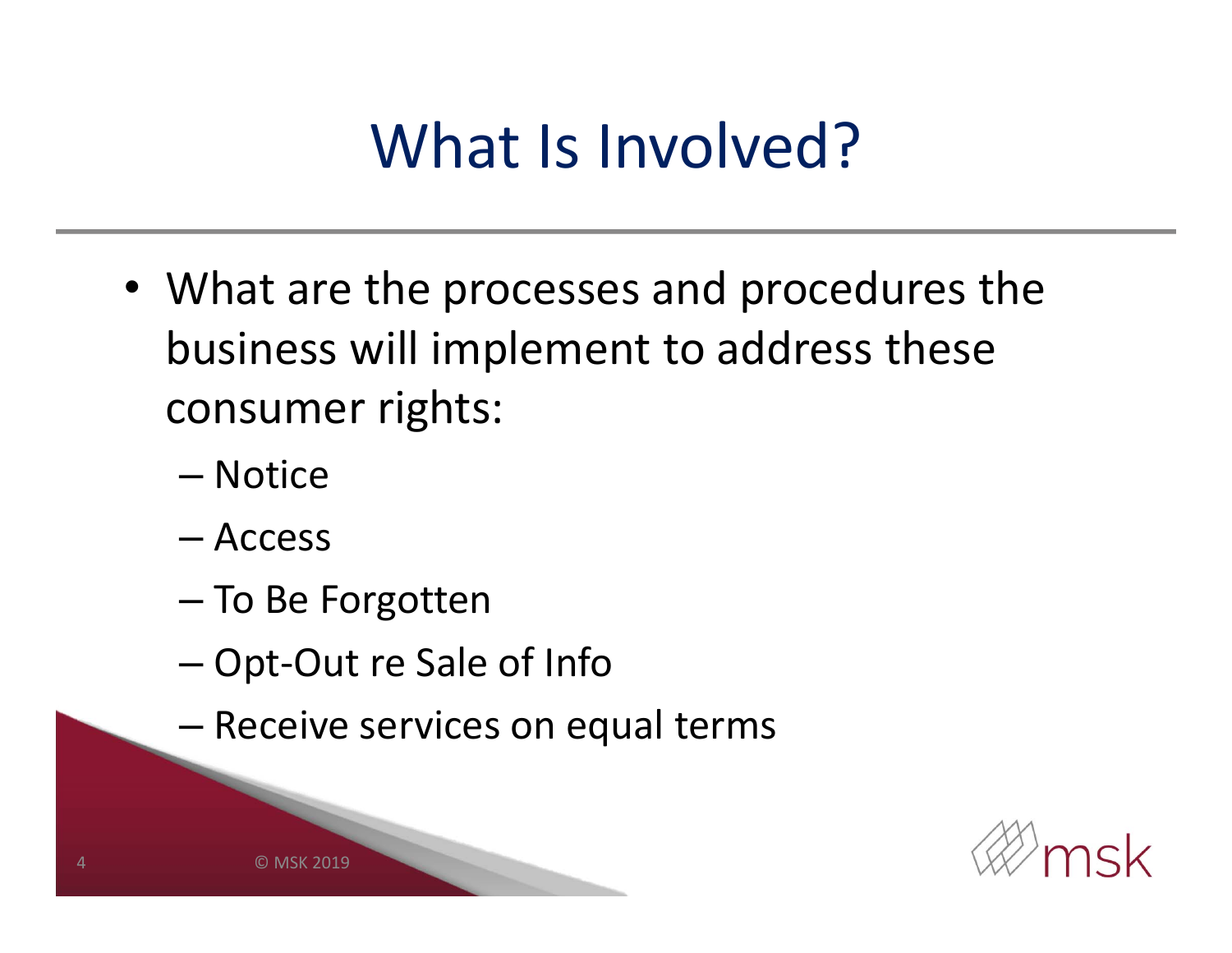#### How do we store the data?

- Do we encrypt it?
- Do we aggregate?
- Do we deidentify it?
- Do we redact it?



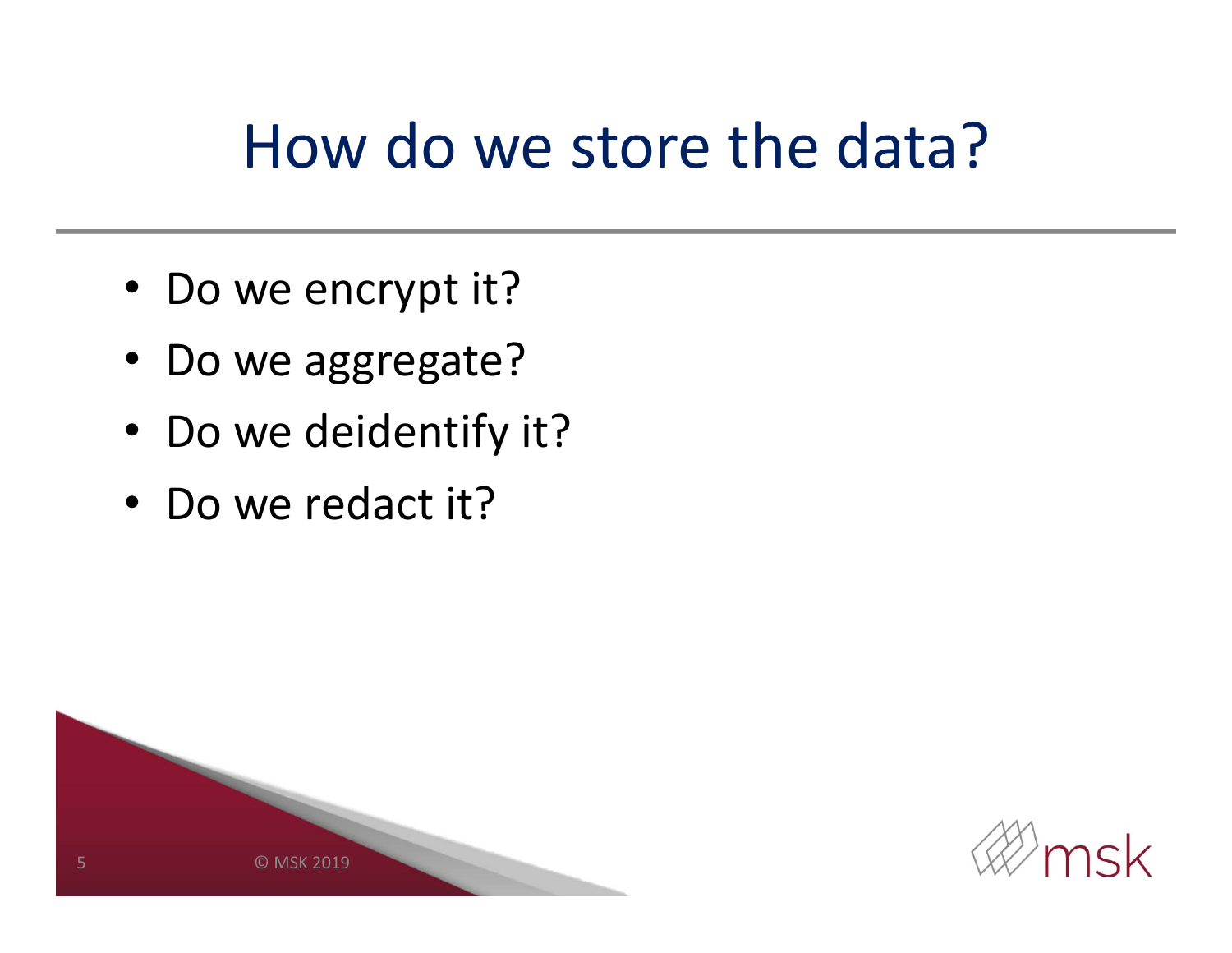## Consumer Rights

• California consumers now have the right to know in advance the categories and details of any personal information collected and the related purposes and uses, along with the sources from which the data was collected and the third parties with whom the business shares or sells the personal information;

∞ Additional purposes/uses cannot be implemented without consumer pre-approval.



SK 2019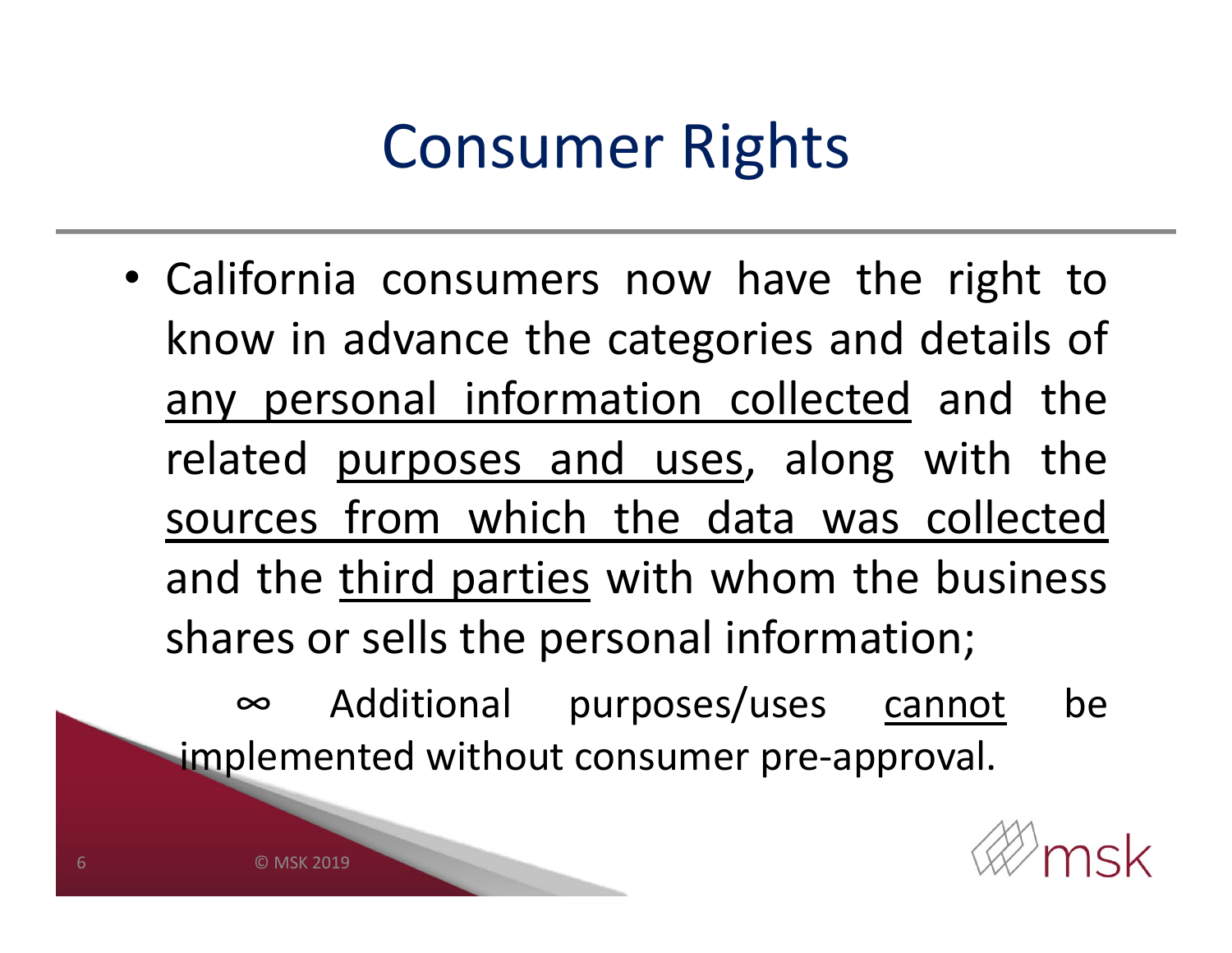# When?

• The consumer must be informed "to, at or before" the point of collection about the categories of personal information to be collected and the purposes for which that data will be collected/used.



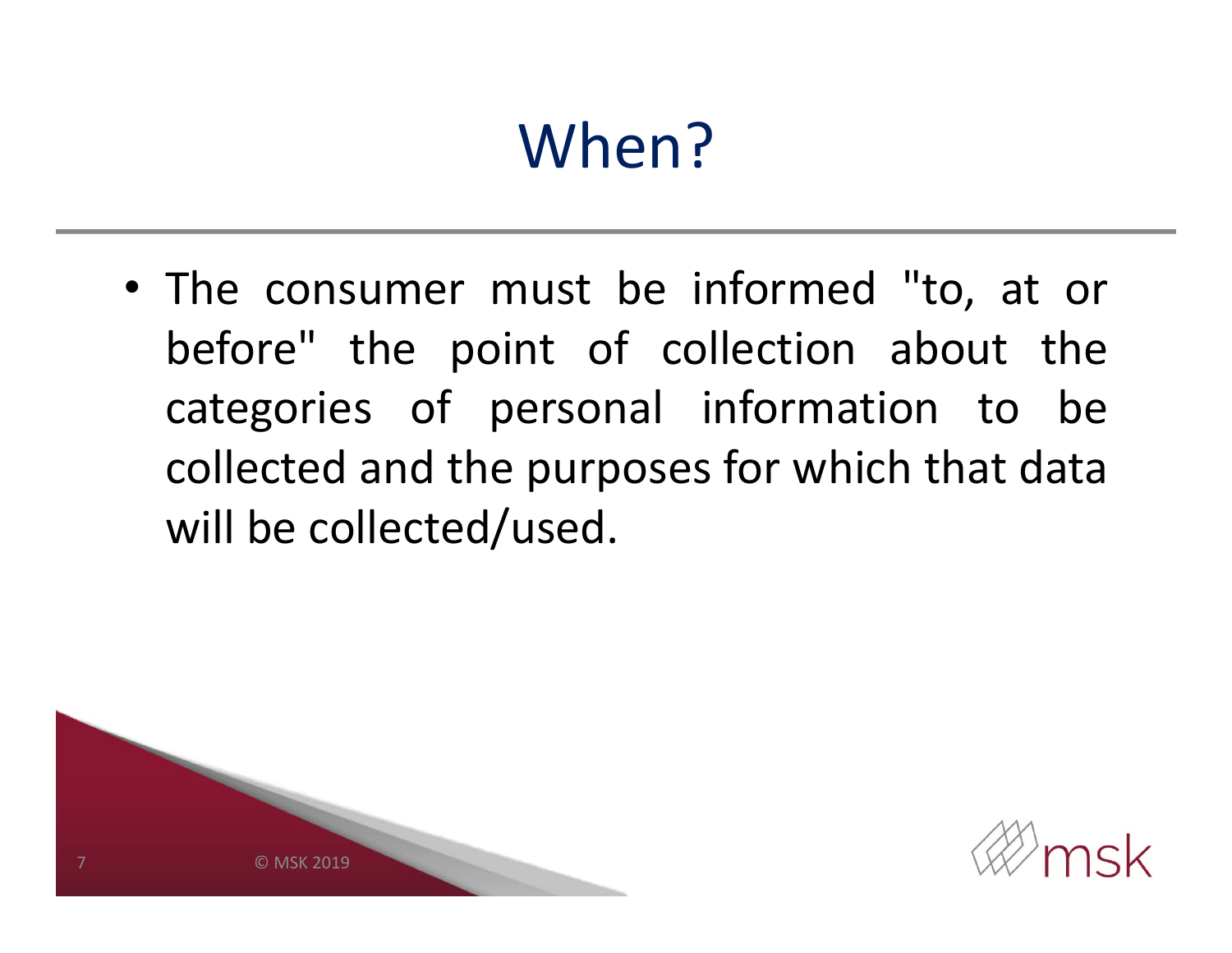#### Covered Parties

- 1) Annual gross revenues in excess of \$25 million (not limited to California revenue alone);
- 2) Companies which alone or in conjunction with others annually buy, sell, receive or share for commercial purposes, the personal information of 50,000 or more consumers, households, or devices; **or**
- 3) Companies which derive 50% or more of their annual revenues from selling consumer personal information.

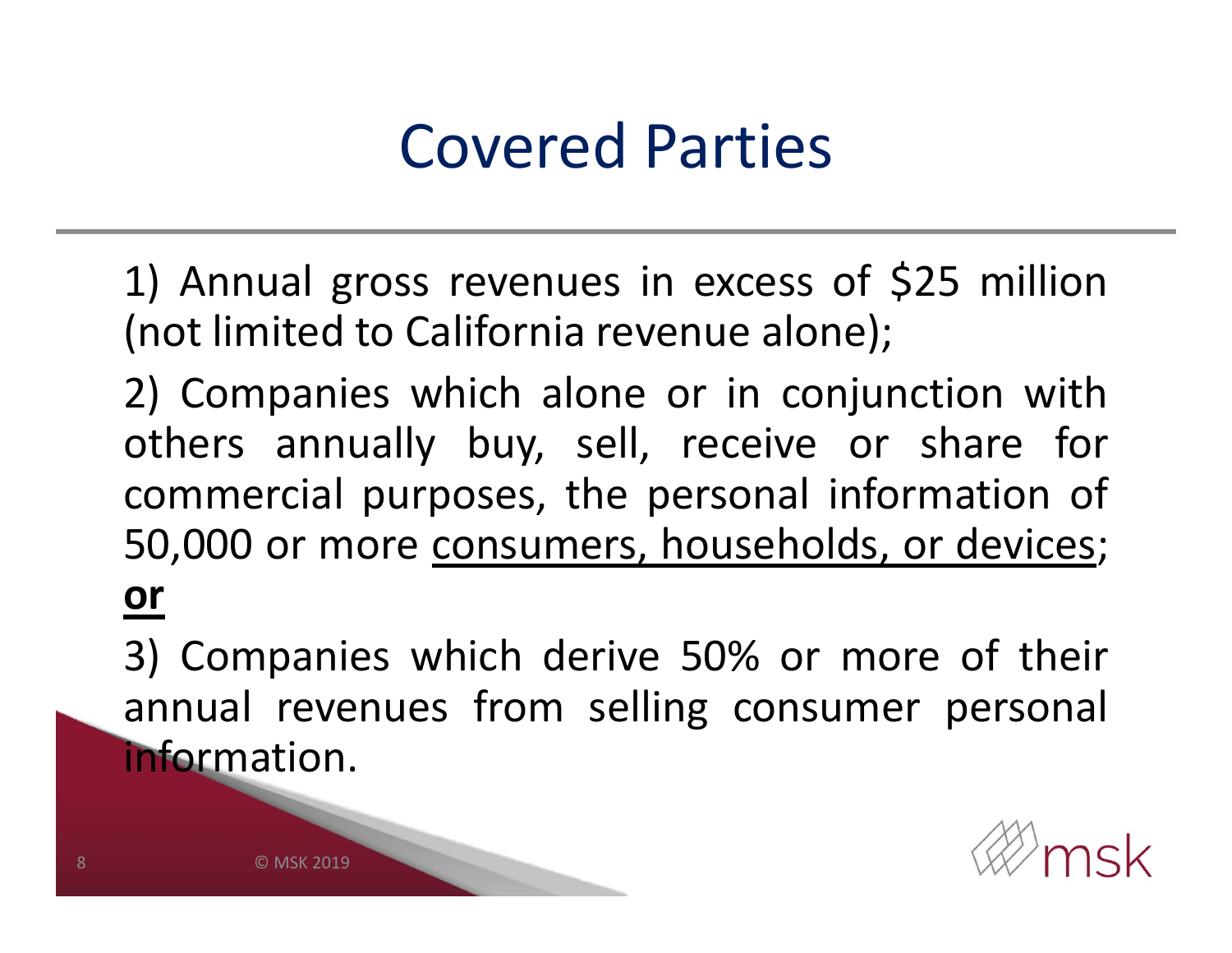#### Non-Profits and Government entities are not subject to the CCPA



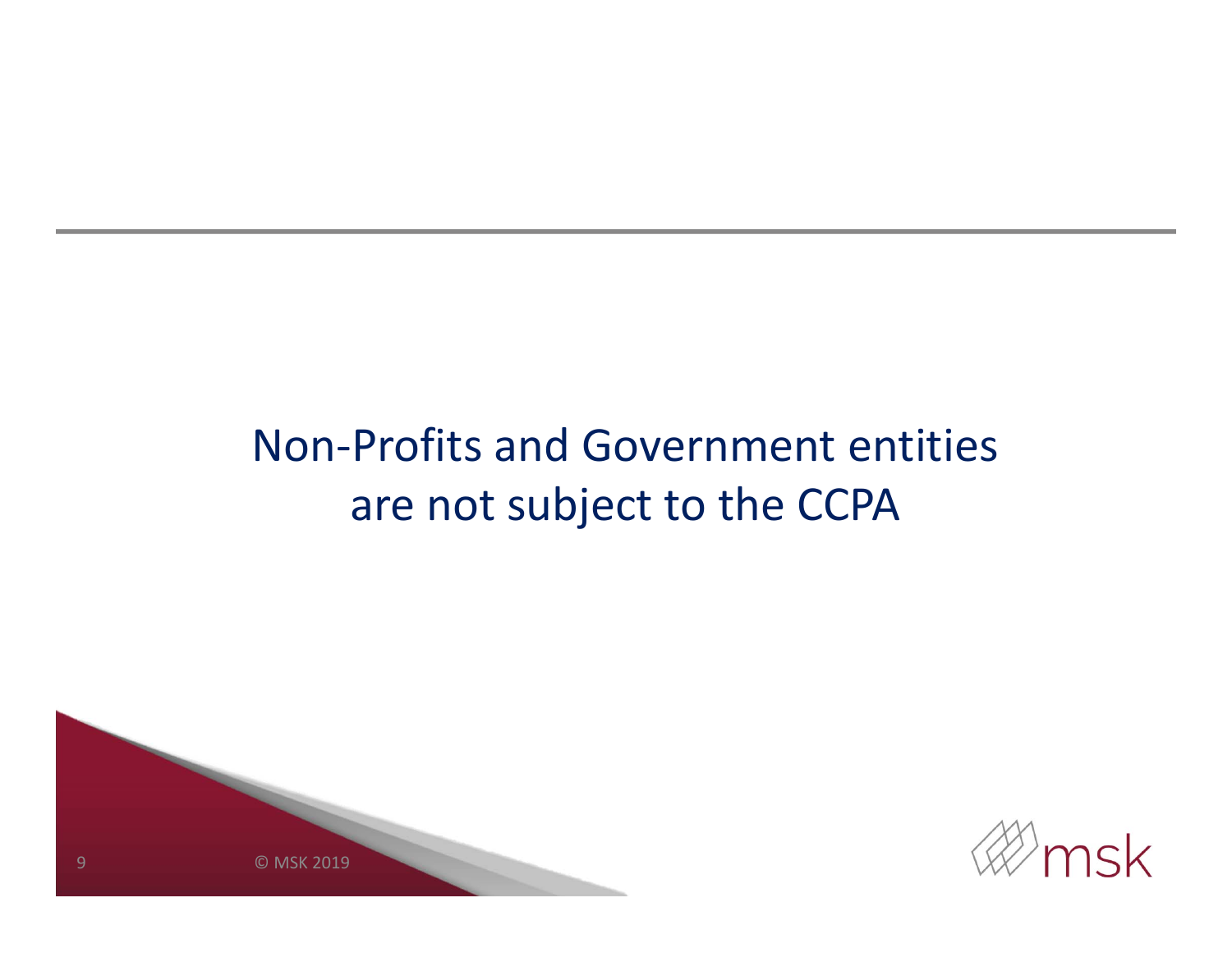#### Exemptions

- $\bullet$ California Confidentiality of Medical Information Act
- $\bullet$ Health Insurance Portability and Accountability Act
- $\bullet$ Health Information Technology for Economic and Clinical Health Act
- $\bullet$ Federal Policy for the Protection of Human Subjects - clinical trial
- • Personal information collected, processed, sold, or disclosed pursuant to <sup>a</sup> specified federal law relating to banks, brokerages, insurance companies, and credit reporting agencies, among others - Gramm-Leach-Bliley Act
- •California Financial Information Privacy Act.
- • Driver's Privacy Protection Act of 1994,
	- If infringe on the noncommercial activities of newspapers and periodicals.



© MSK 2019

•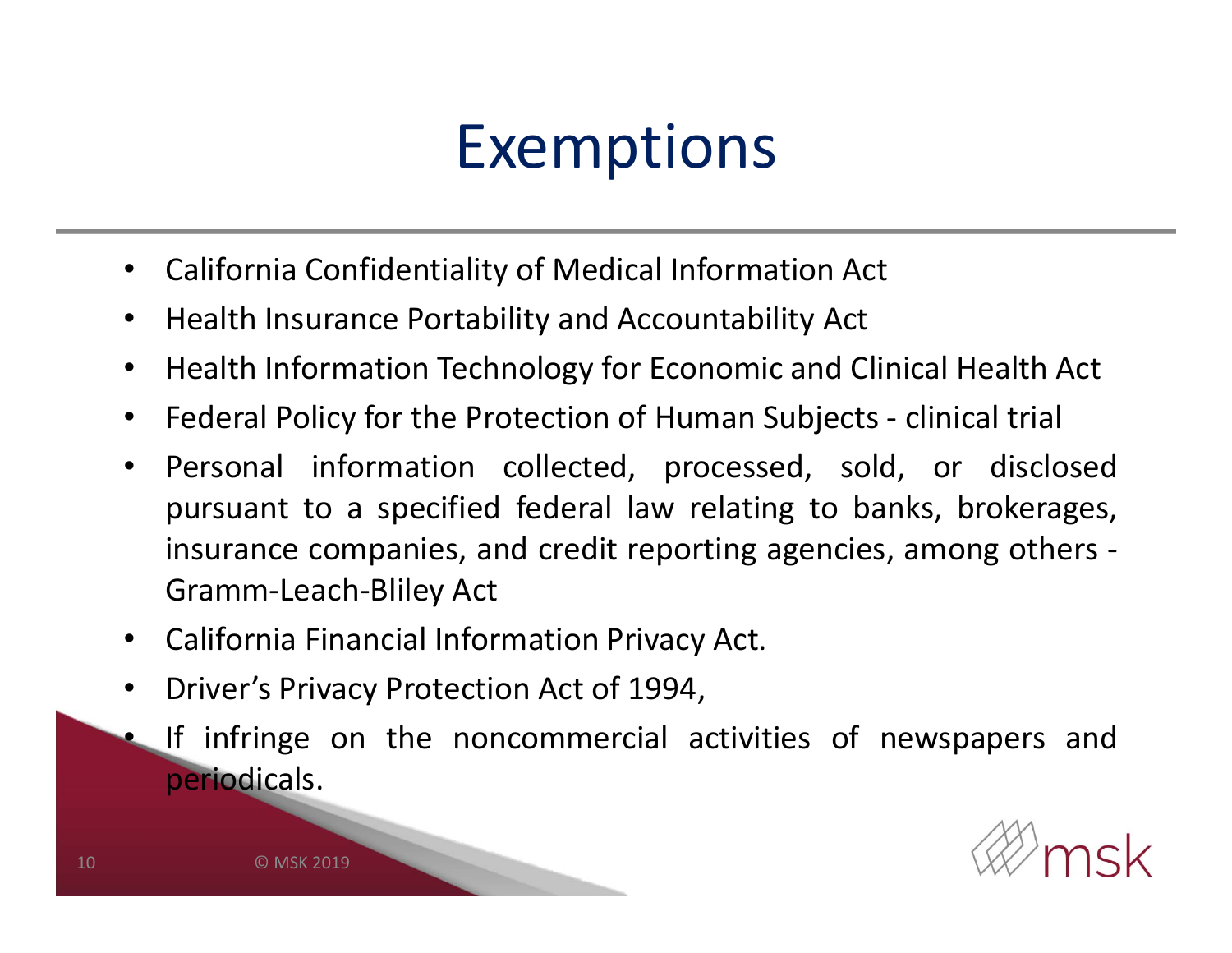#### Internal Data Uses

- If the data collection is for the purposes of <sup>a</sup> job applicant, an employee, owner, director, officer, medical staff member of contractor of the business, such actions are exempt for one year - until January 1, 2021.
- Emergency contact and data needed to administer benefits is similarly exempted.



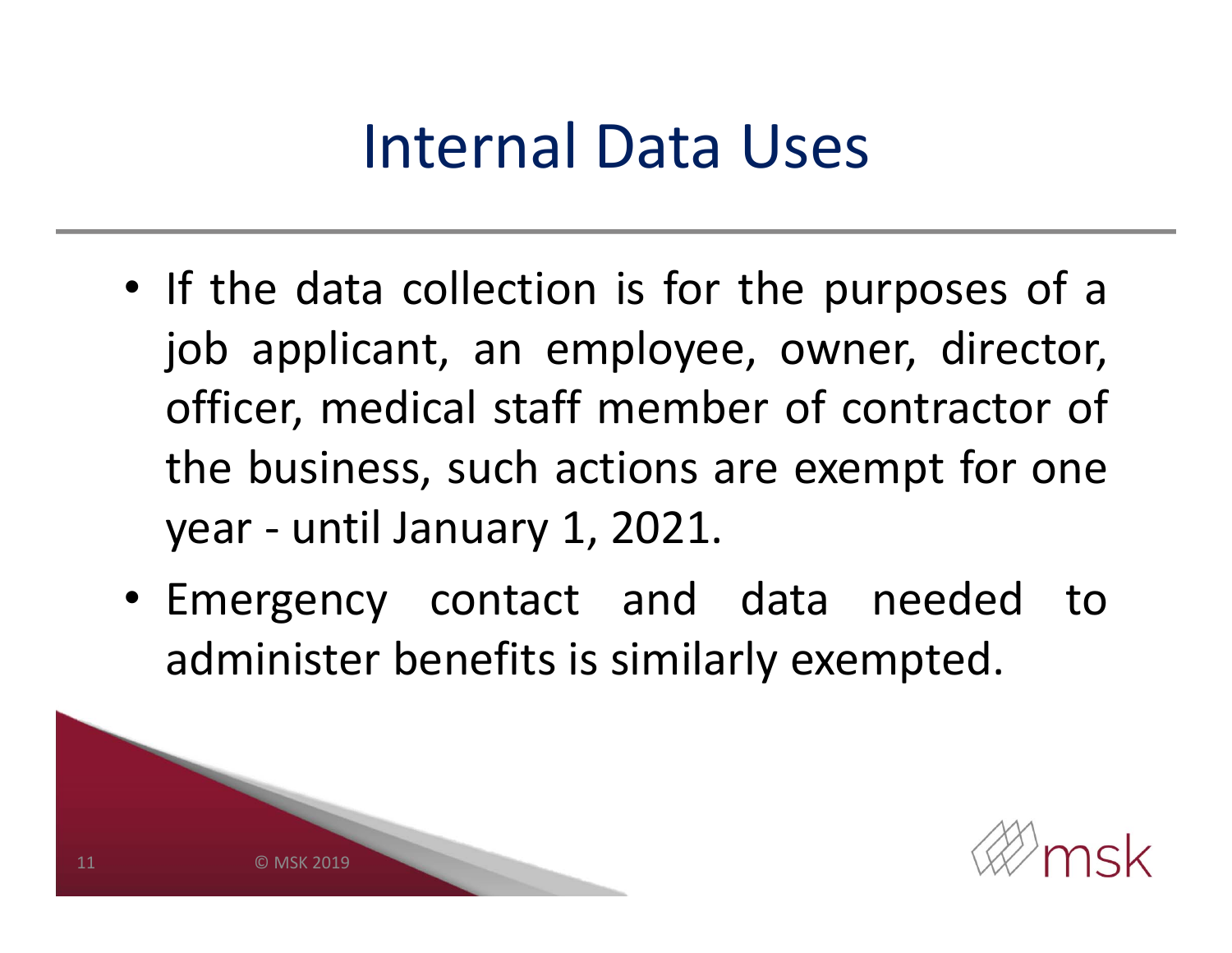## Required Disclosures

- The privacy policy must include <sup>a</sup> description of the consumer's rights under the CCPA, how he or she may submit requests for disclosure, deletion and opting-out, and, of course, additional information about data collection and sharing practices.
- Notice may be provided through <sup>a</sup> link to the relevant section of the online privacy policy.

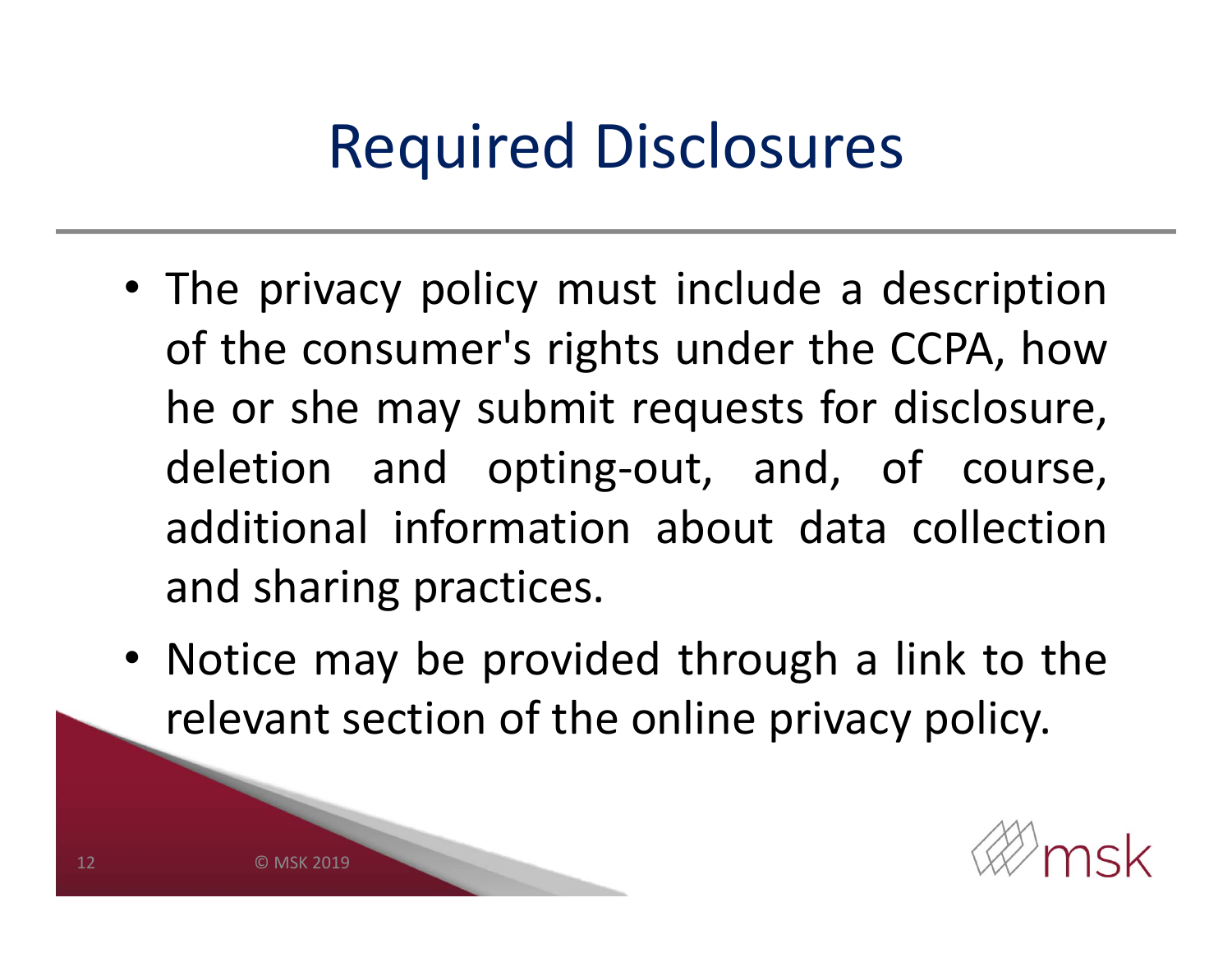#### Personal Information

- " … information that identifies, relates to, describes, is capable of being associated with, or could reasonably be linked, directly or indirectly, with <sup>a</sup> particular consumer or household. Personal information includes, but is not limited to, the following if it identifies, relates to, describes, is capable of being associated with, or could be reasonably linked, directly or indirectly, with <sup>a</sup> particular consumer or household:"
- (A) Identifiers such as a real name, alias, postal address, unique personal identifier, online identifier, Internet Protocol address, email address, account name, social security number, driver's license number, passport number, or other similar identifiers.

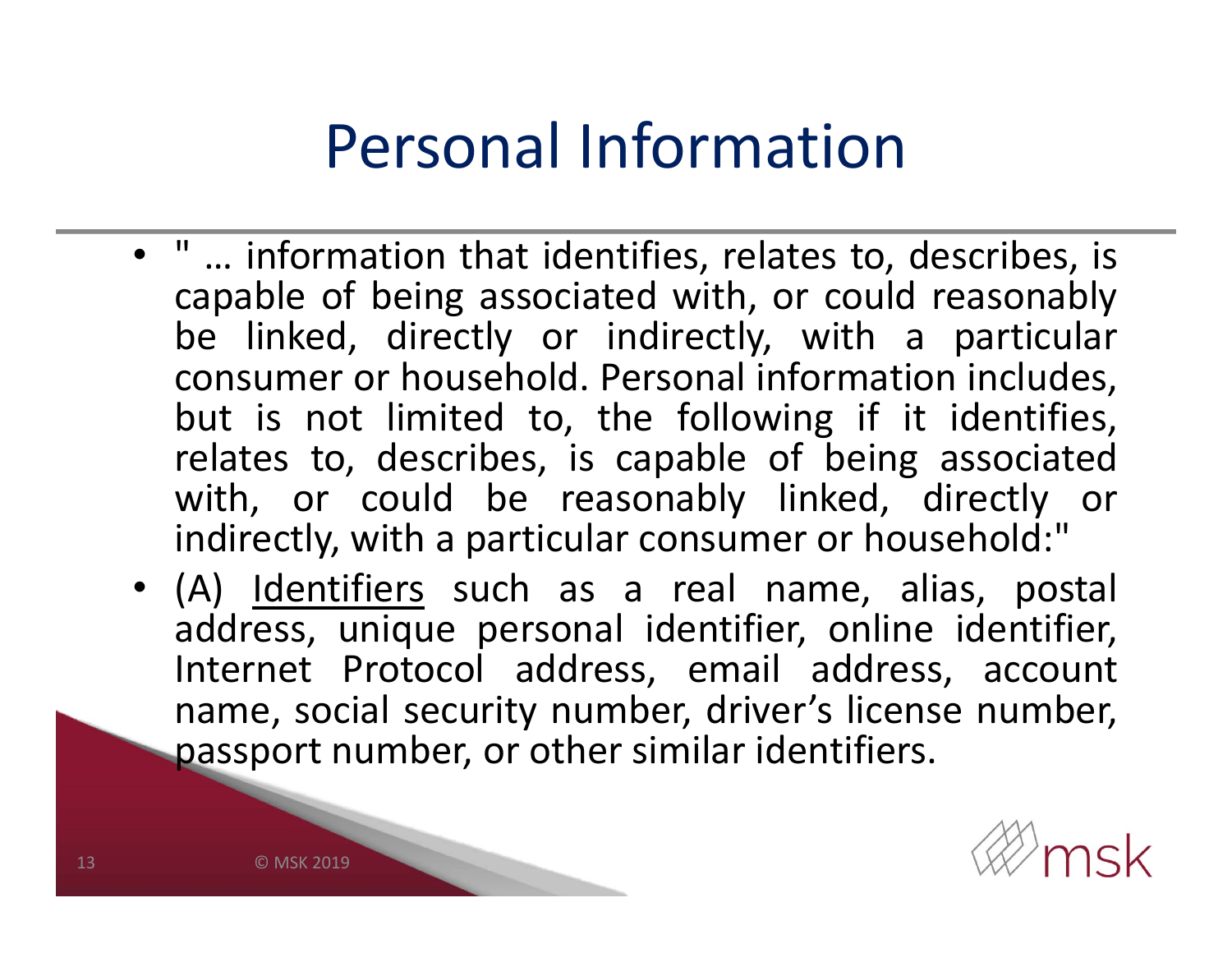- (B) Any categories of personal information described in subdivision (e) of Section 1798.80.
- (C) Characteristics of protected classifications under California or federal law.
- (D) Commercial information, including records of personal property, products or services purchased, obtained, or considered, or other purchasing or consuming histories or tendencies.

(E) Biometric information - not further defined.



© MSK 2019

•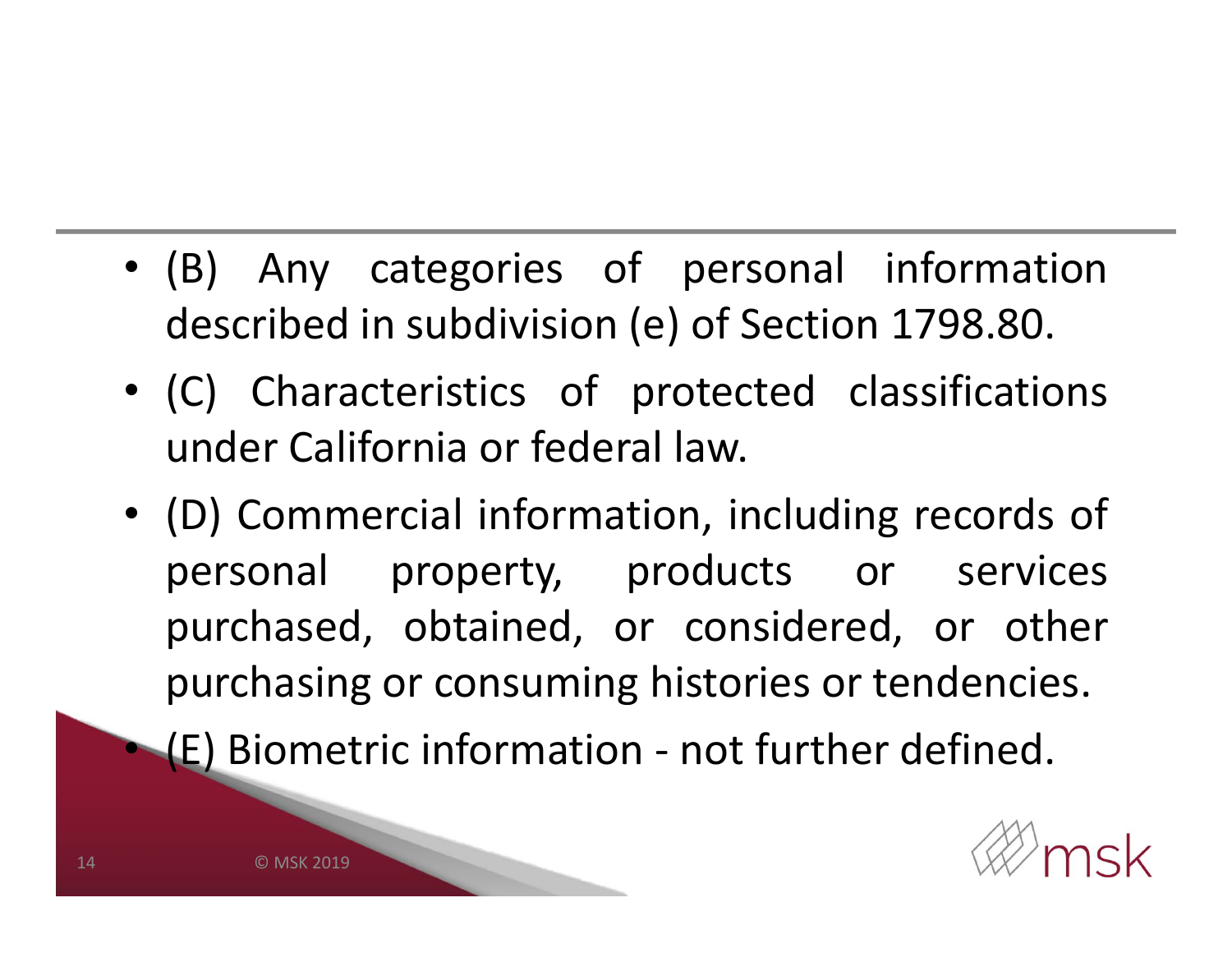- (F) Internet or other electronic network activity information, including, but not limited to, browsing history, search history, and information regarding <sup>a</sup> consumer's interaction with an Internet Web site, application, or advertisement.
- (G) Geolocation data.
- (H) Audio, electronic, visual, thermal, olfactory, or similar information.
- $\bullet$  (1) (I) Professional or employment-related information.

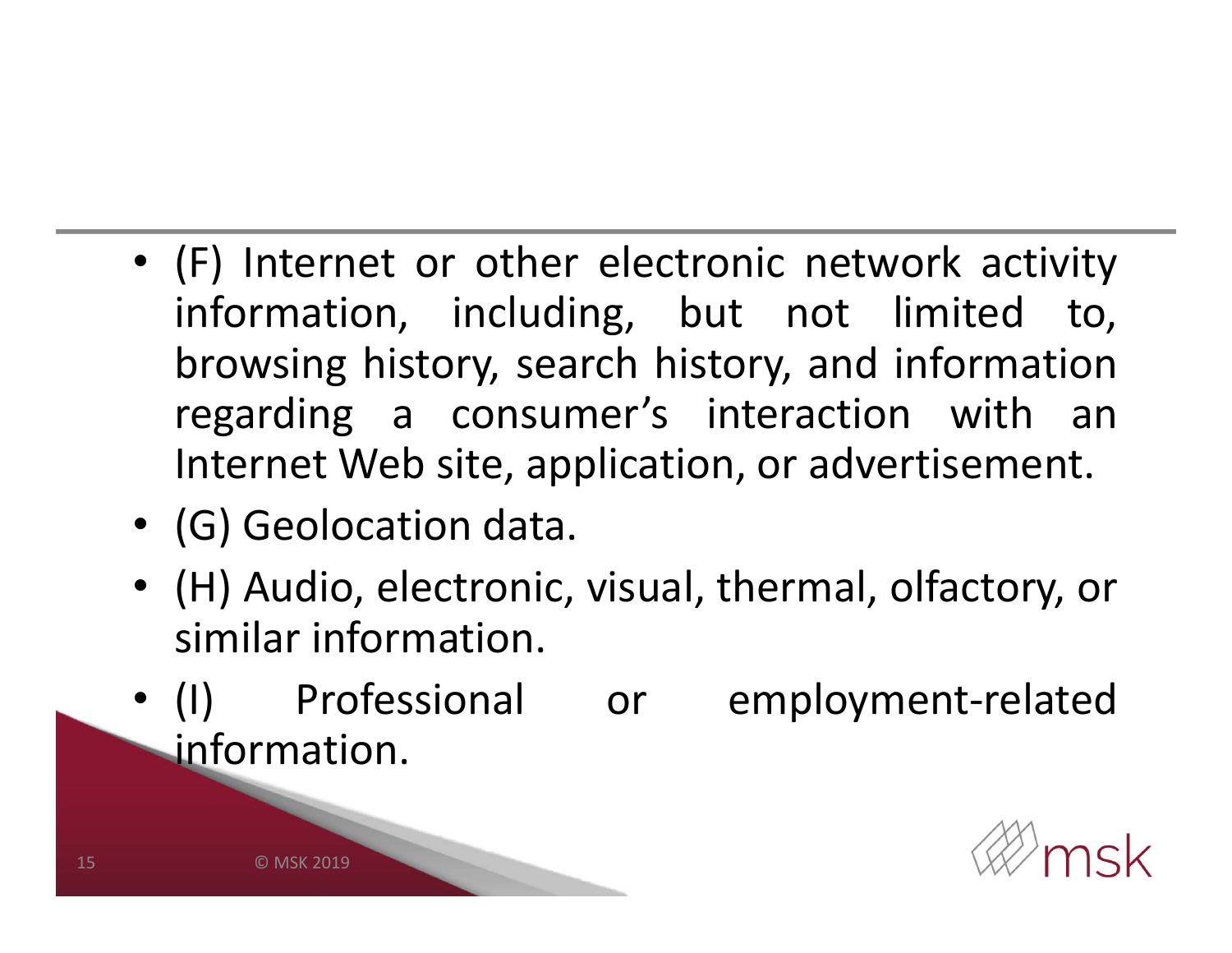- (J) Education information, defined as information that is not publicly available personally identifiable information as defined in the Family Educational Rights and Privacy Act.
- (K) Inferences drawn from any of the information identified in this subdivision to create <sup>a</sup> profile about <sup>a</sup> consumer reflecting the consumer's preferences, characteristics, psychological trends, predispositions, behavior, attitudes, intelligence, abilities, and aptitudes.

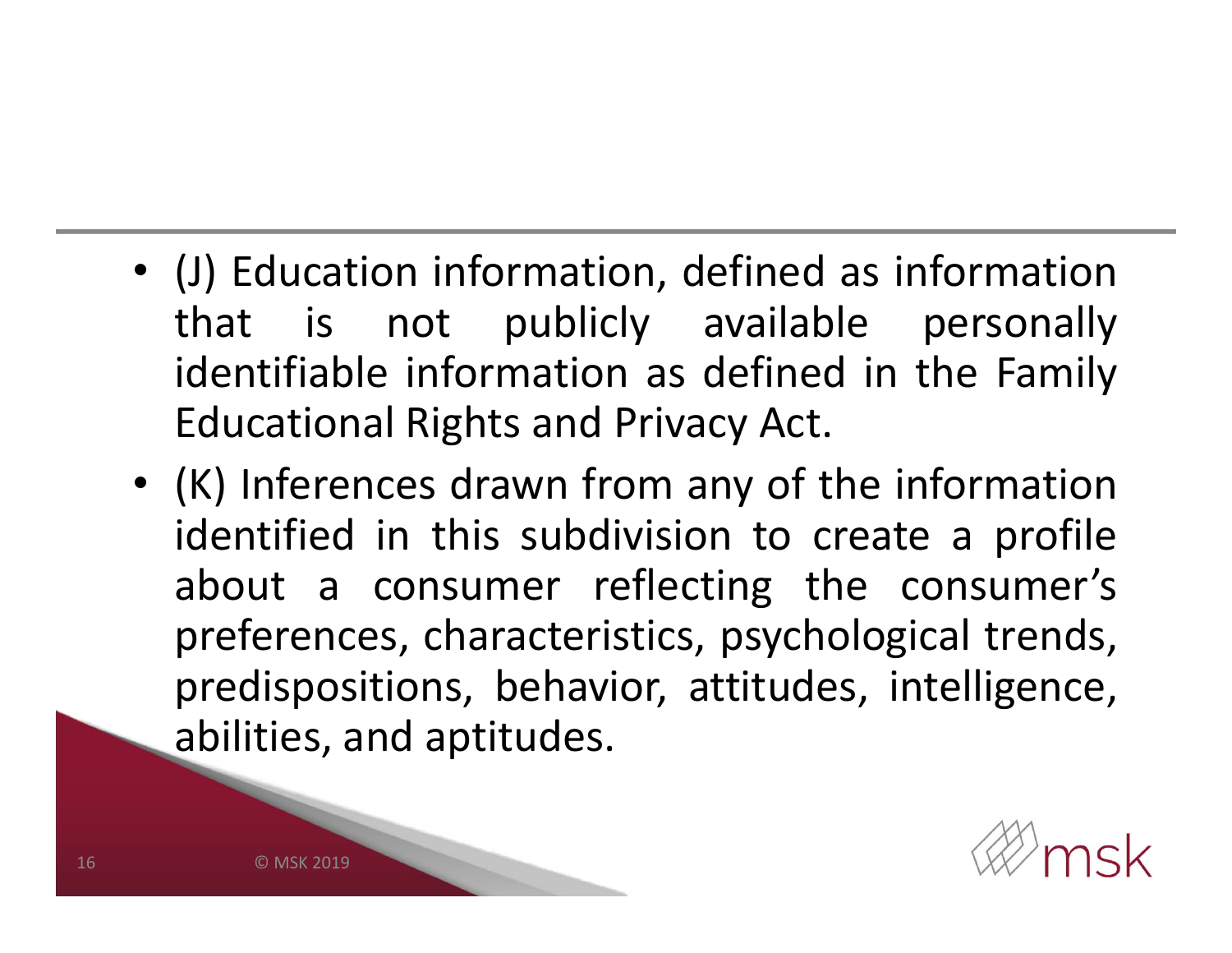# Civil Code § 1798.80

• Plus: signature, physical characteristics or description, telephone number, state identification card number, insurance policy number, education, employment, employment history, bank account number, credit card number, debit card number, or any other financial information, medical information, or health insurance information.

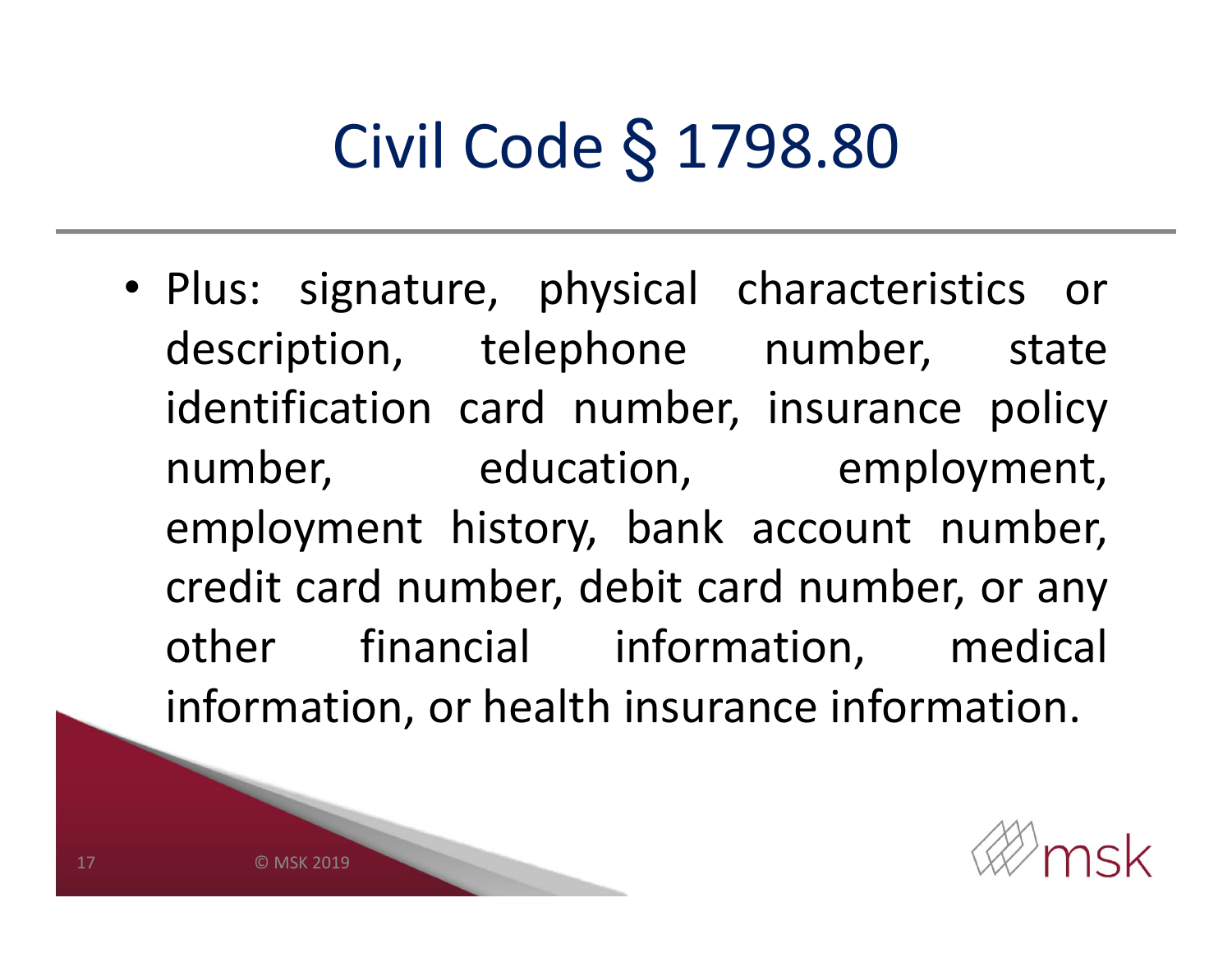## Personal Information Excluded

- "Personal information" does not include publicly available information. For these purposes, "publicly available" means information that is lawfully made available from federal, state, or local government records, if any conditions associated with such information.
- "Publicly available" does not mean biometric information collected by <sup>a</sup> business about <sup>a</sup> consumer without the consumer's knowledge.
- Information is not "publicly available" if that data is used for <sup>a</sup> purpose that is not compatible with the purpose for which the data is maintained and made available in the government records or for which it is publicly maintained.

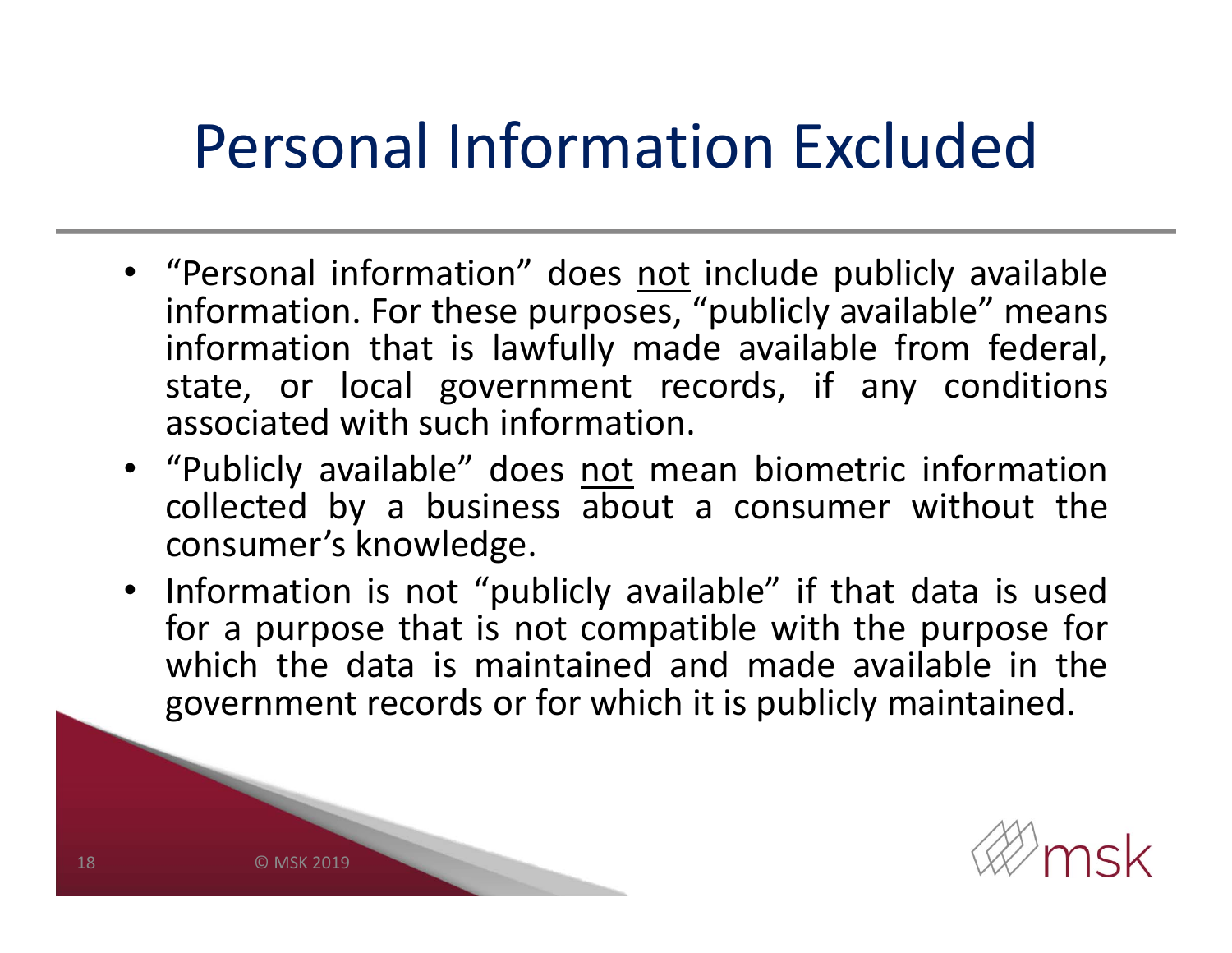#### Also Exempt

• Single, one-time transactions are exempt provided no sale of the information occurs to any third party, or if not maintained as personal identification.



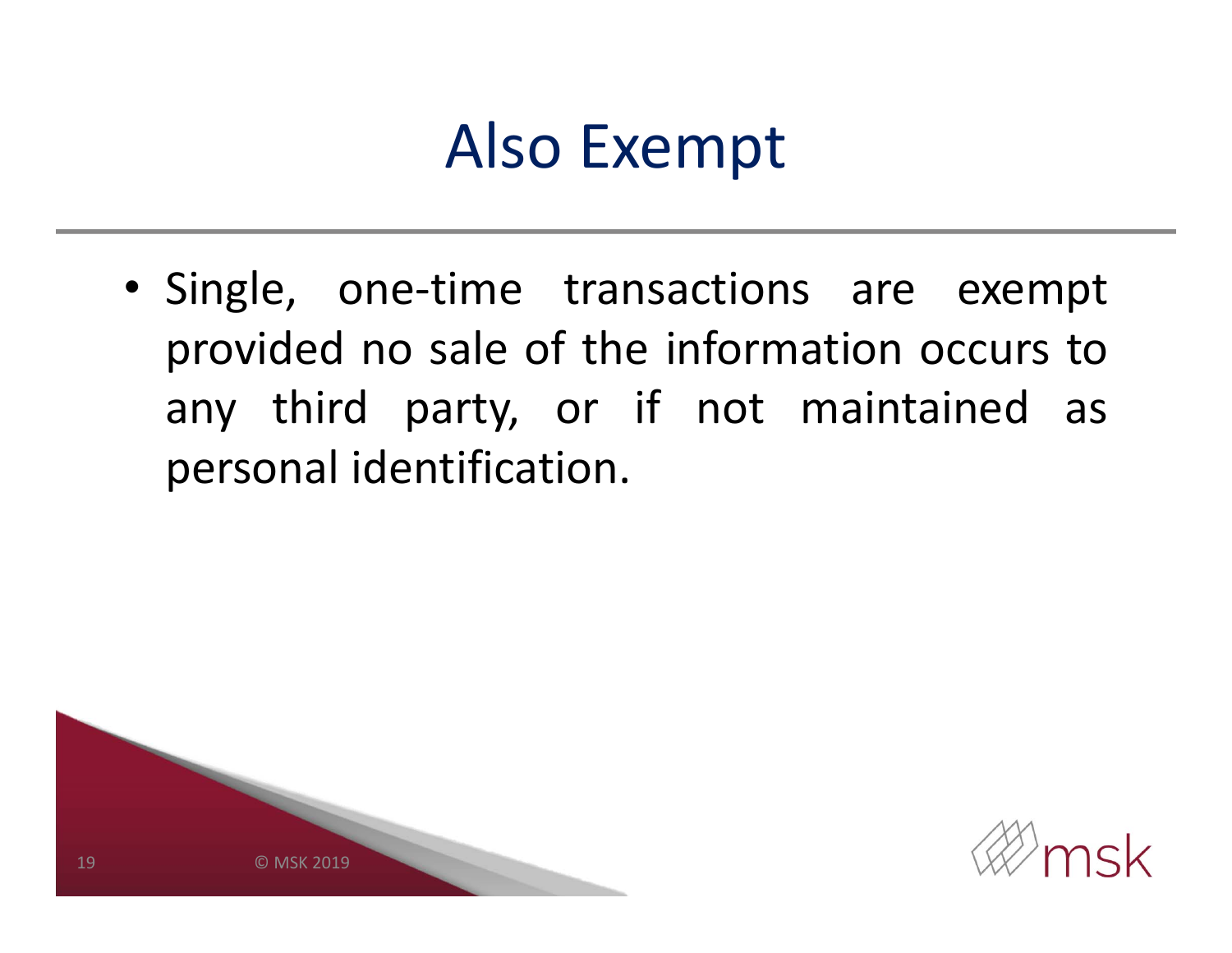#### Data Breach Notice - AB 1130

Expanded definition of personal information, which now includes any of the following: first name or initial and last name in combination with "any one or more of the following data elements, when either the name or the data elements are not encrypted:

- (A) Social security number.
- (B) Driver's license number, California identification card number, tax identification number, passport number, military identification number, or other unique identification number issued on <sup>a</sup> government document commonly used to verify the identity of <sup>a</sup> specific individual.

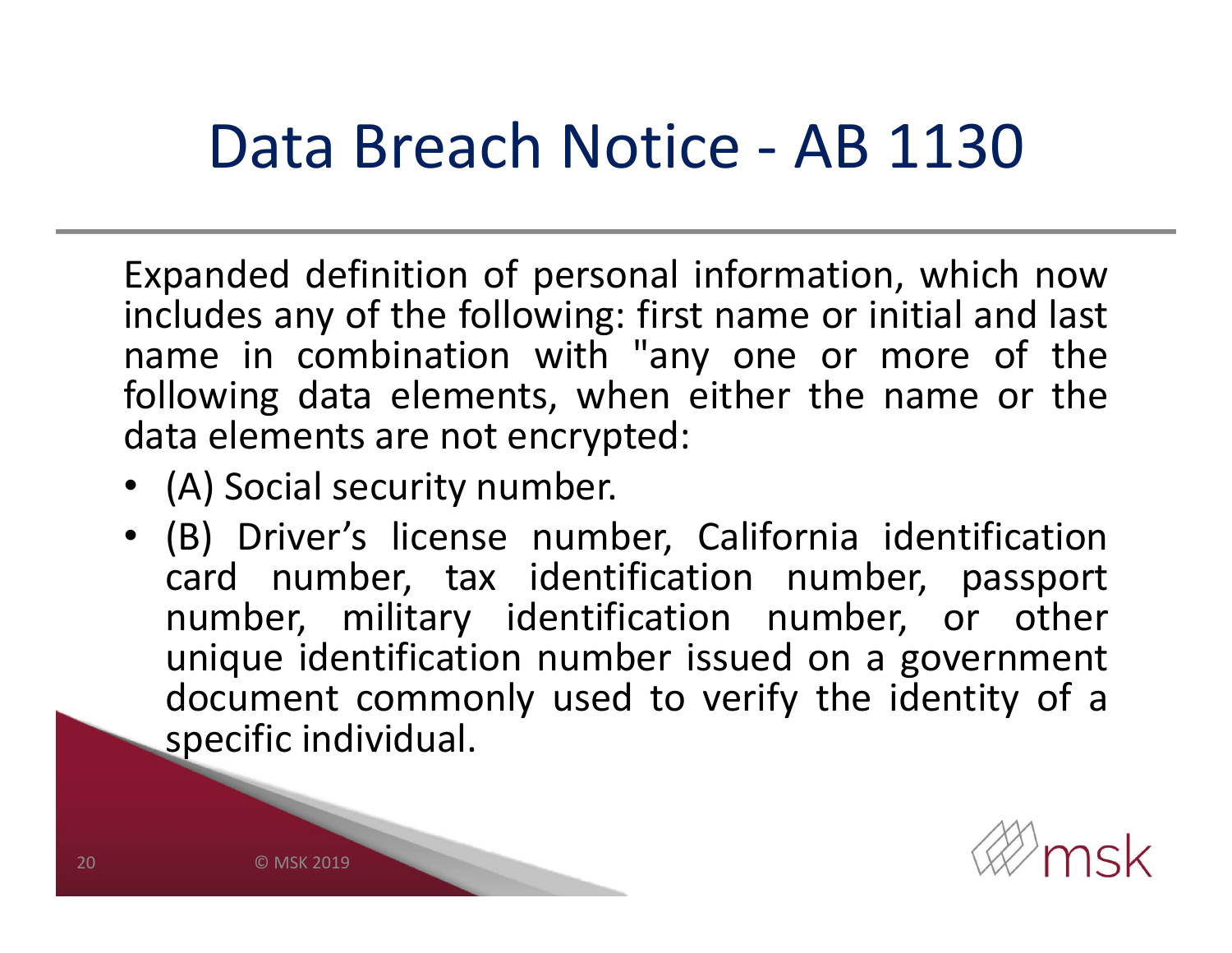#### Data Breach Definitions

- (C) Account number or credit or debit card number, in combination with any required security code, access code, or password that would permit access to an individual's financial account.
- (D) Medical information.
- (E) Health insurance information.
- (F) Unique biometric data generated from measurements or technical analysis of human body characteristics, such as <sup>a</sup> fingerprint, retina, or iris image, used to authenticate <sup>a</sup> specific individual. Unique biometric data does not include <sup>a</sup> physical or digital photograph, unless used or stored for facial recognition purposes.

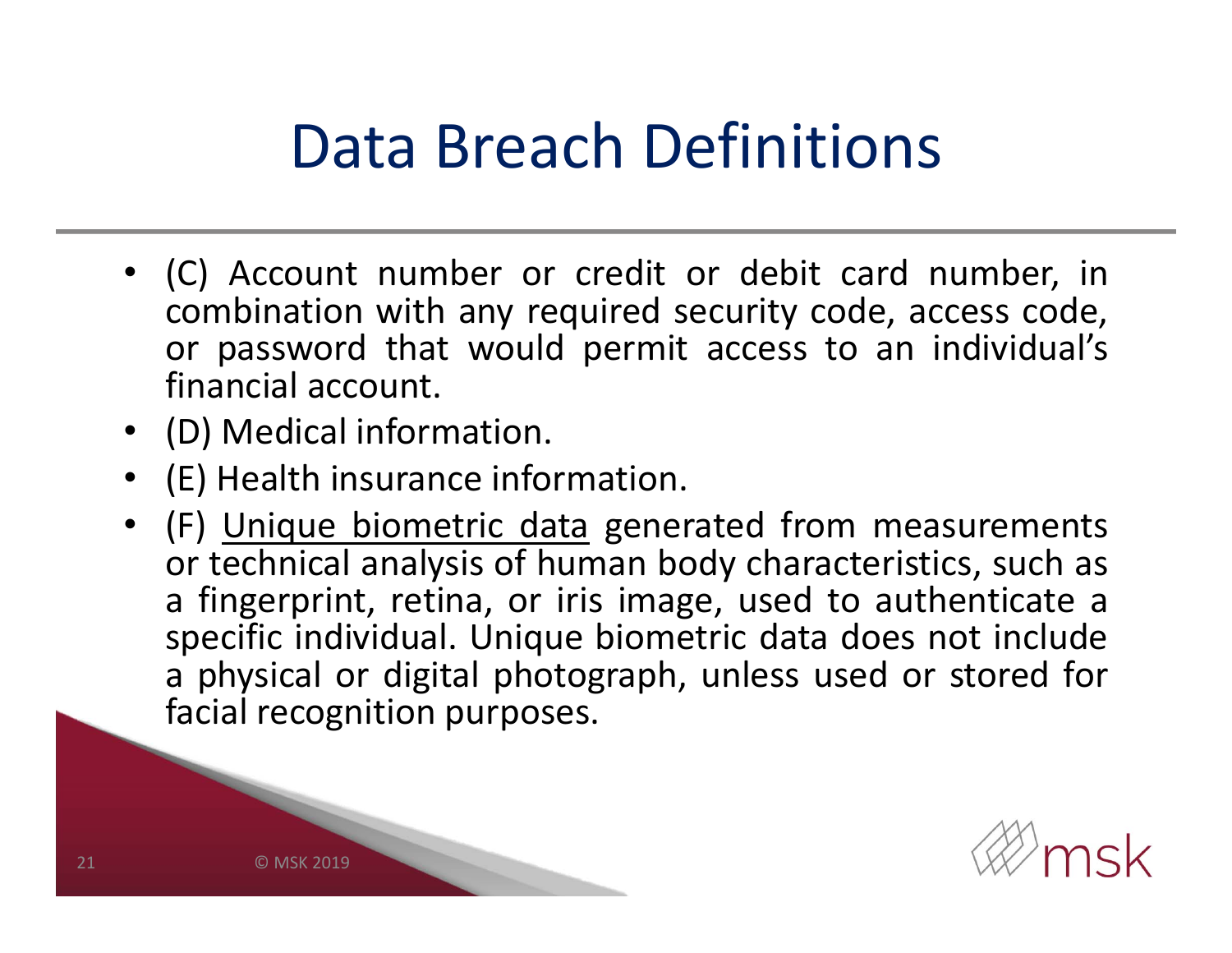# Remaining Definitions

- (G) Information or data collected through the use or operation of an automated license plate recognition system, [as defined elsewhere in the law]
- (2) A username or email address, in combination with <sup>a</sup> password or security question and answer that would permit access to an online account."

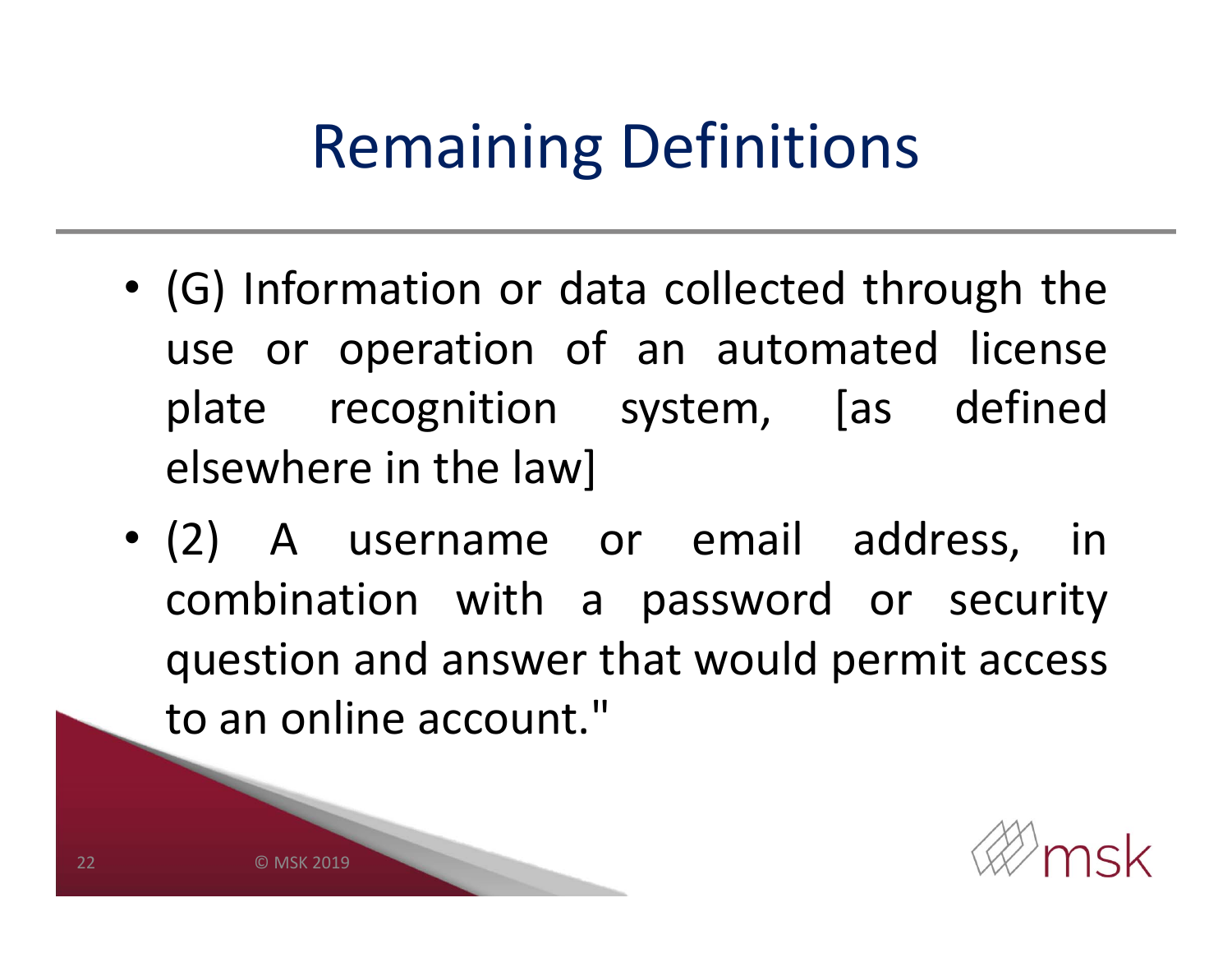#### Consumer

• " ... [A] natural person who is <sup>a</sup> California resident … , however identified, including by any unique identifier."



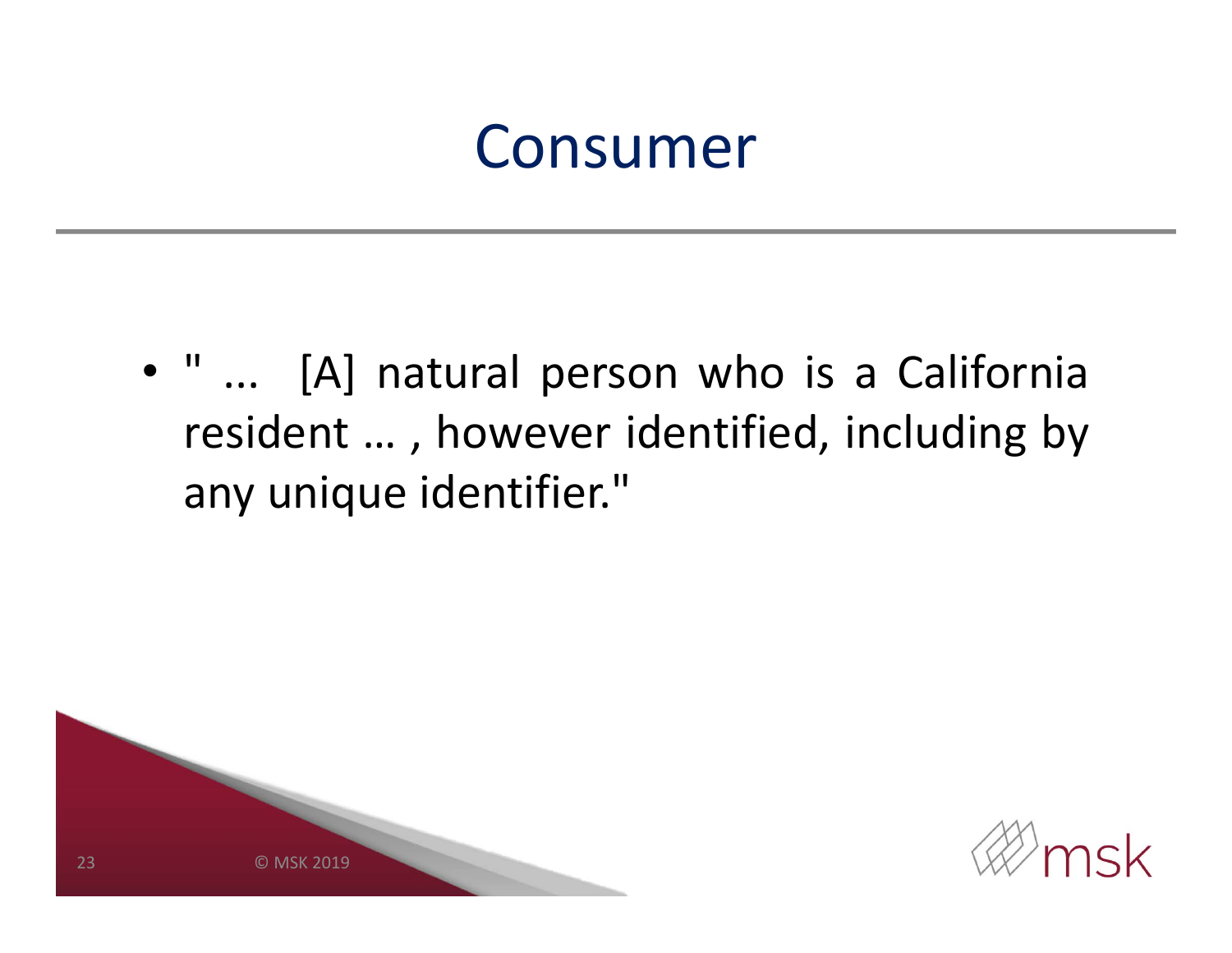#### Household

• "… [A] person or group of people occupying a single dwelling."



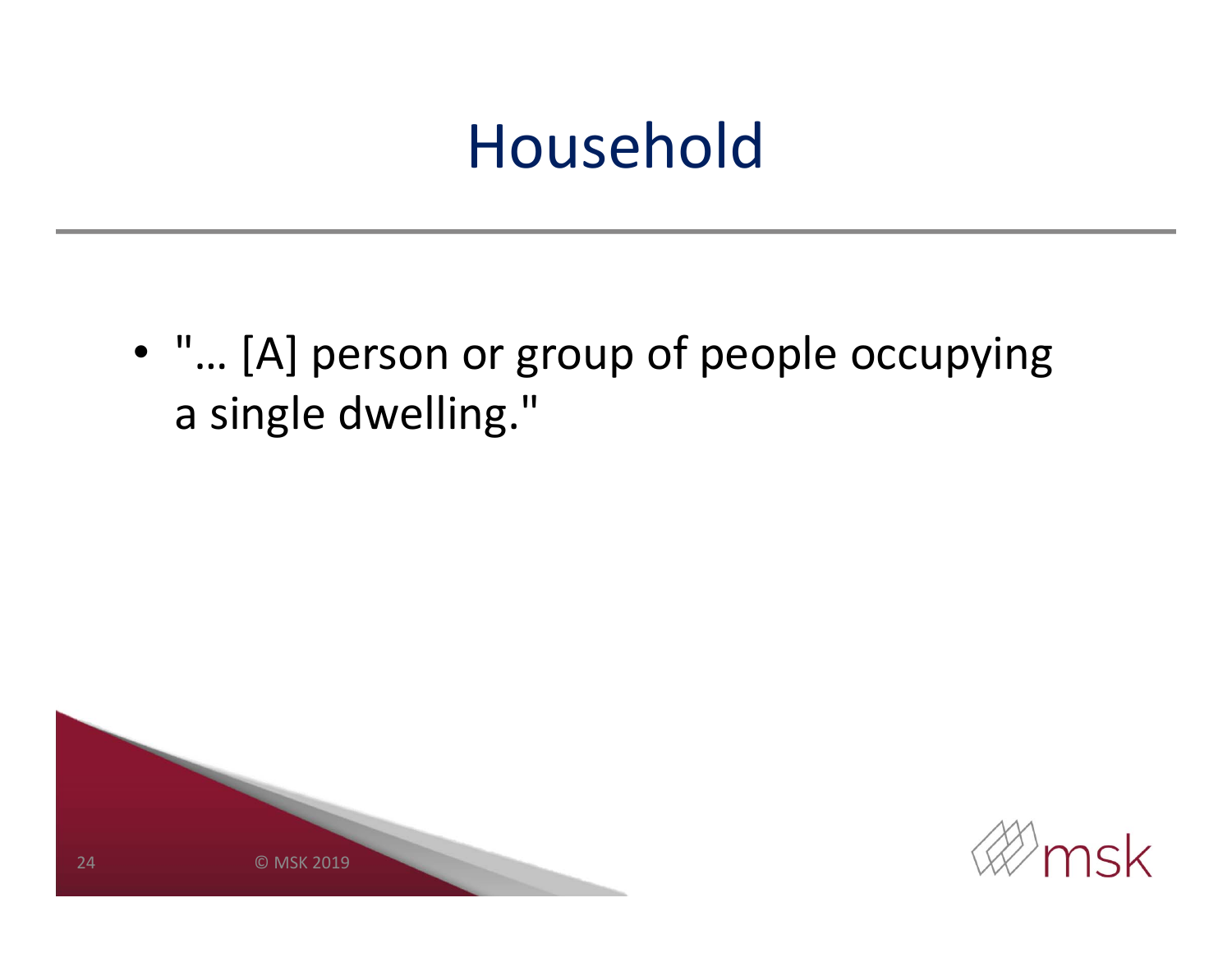#### **Device**

• "… [A]ny physical object that is capable of connecting to the internet, directly or indirectly, or to another device."



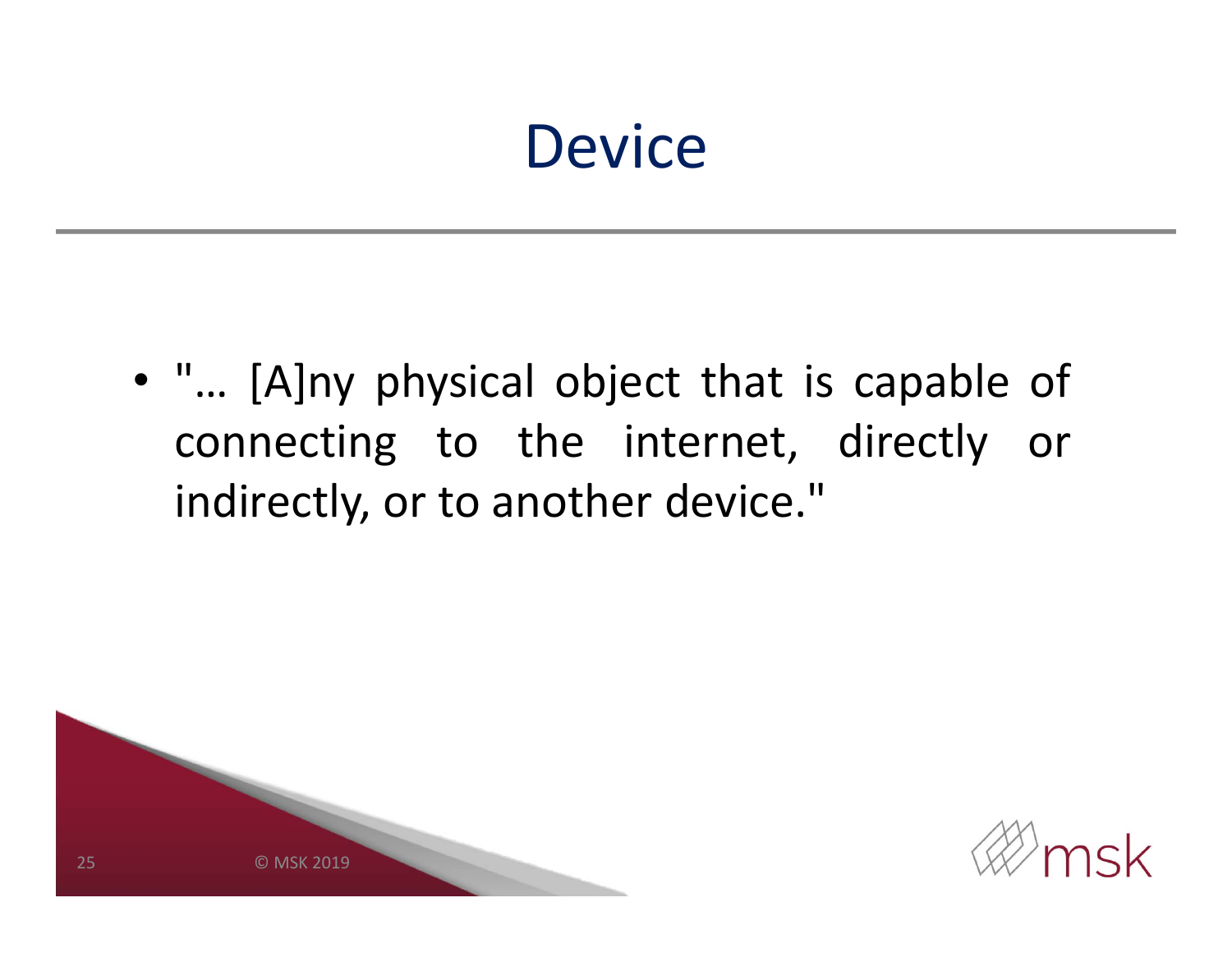#### Business Purpose Defined

• "… [As] the use of personal information for the business's or <sup>a</sup> service provider's operational purposes, or other notified purposes, provided that the use of personal information shall be reasonably necessary and proportionate to achieve the operational purpose for which the personal information was collected or processed or for another operational purpose that is compatible with the context in which the personal information was collected.

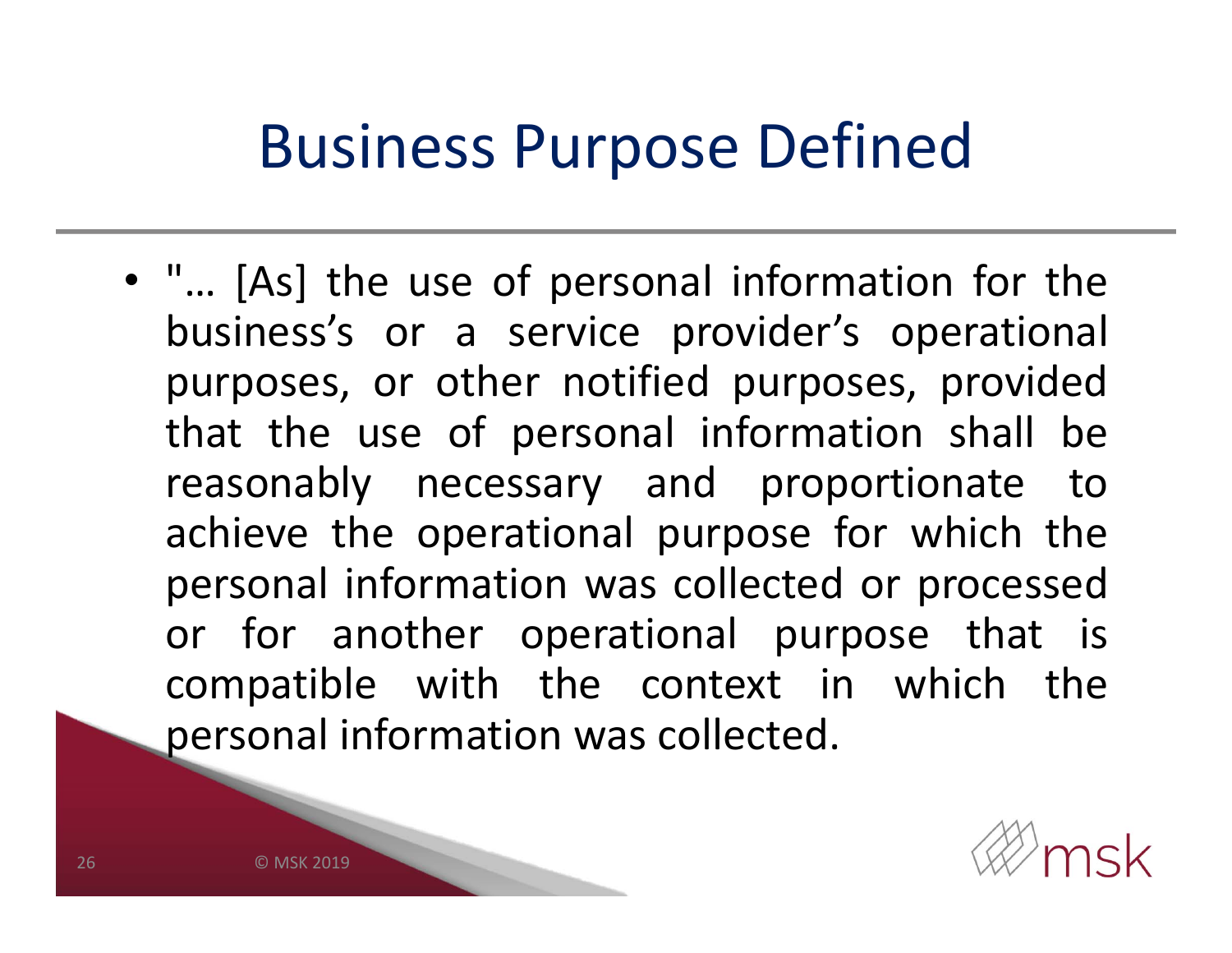#### Business Purposes Are:

- (1) Auditing related to <sup>a</sup> current interaction with the consumer and concurrent transactions, including, but not limited to, counting ad impressions to unique visitors, verifying positioning and quality of ad impressions, and auditing compliance with this specification and other standards.
- (2) Detecting security incidents, protecting against malicious, deceptive, fraudulent, or illegal activity, and prosecuting those responsible for that activity.
- (3) Debugging to identify and repair errors that impair existing intended functionality.

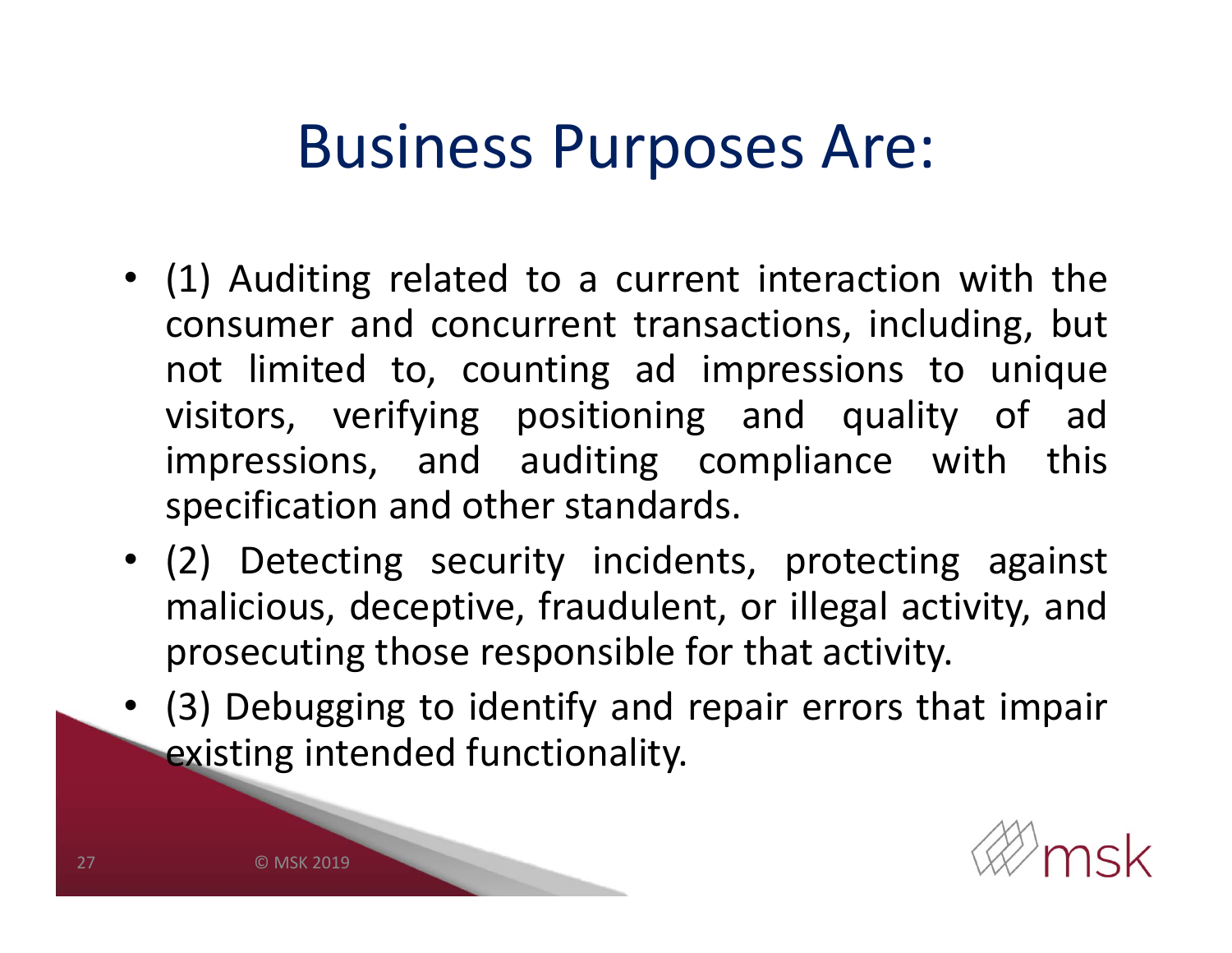- (4) Short-term, transient use, provided the personal information that is not disclosed to another third party and is not used to build <sup>a</sup> profile about <sup>a</sup> consumer or otherwise alter an individual consumer's experience outside the current interaction, including, but not limited to, the contextual customization of ads shown as part of the same interaction.
- (5) Performing services on behalf of the business or service provider, including maintaining or servicing accounts, providing customer service, processing or fulfilling orders and transactions, verifying customer information, processing payments, providing financing, providing advertising or marketing services, providing analytic services, or providing similar services on behalf of the business or service provider.

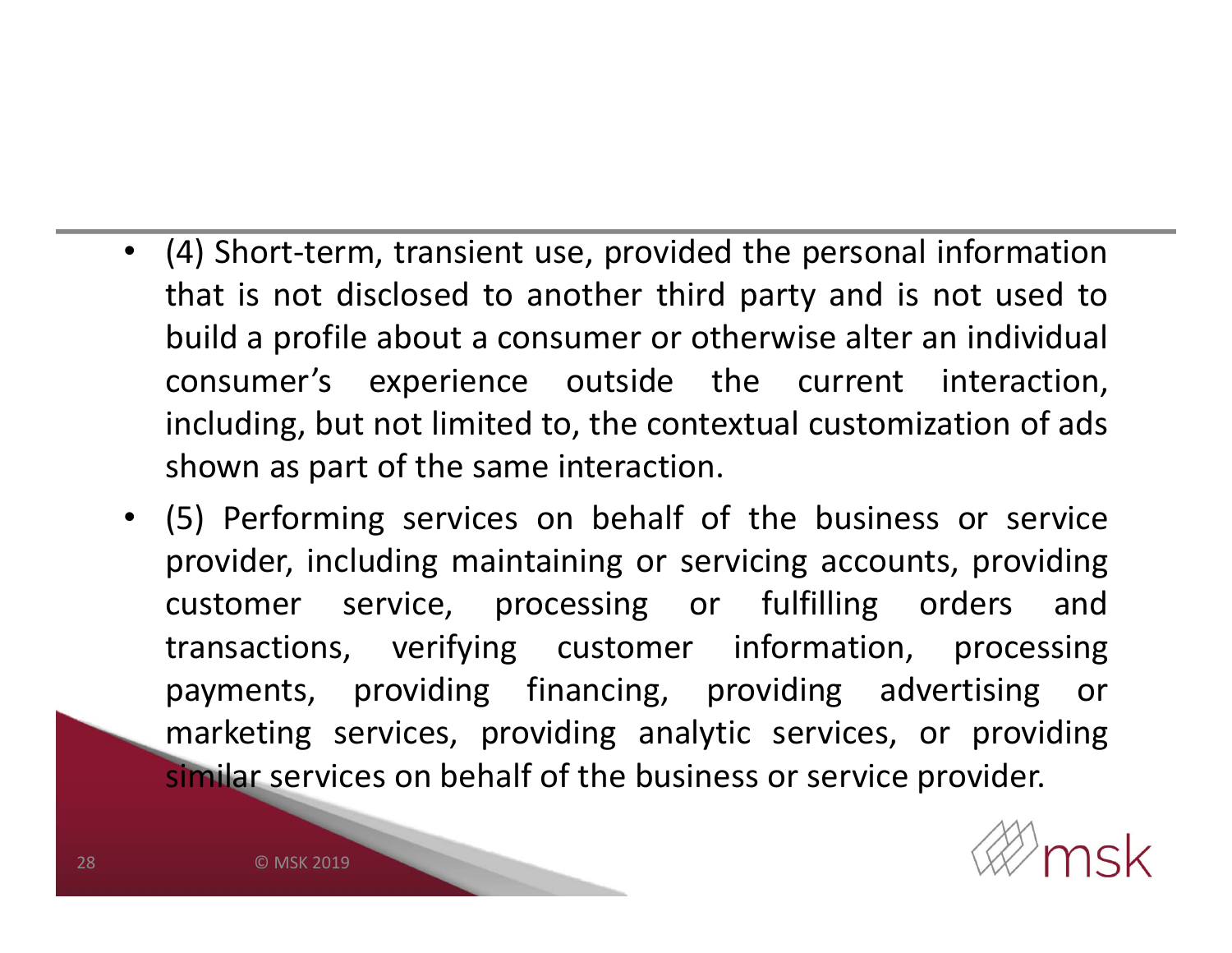- (6) Undertaking internal research for technological development and demonstration.
- (7) Undertaking activities to verify or maintain the quality or safety of <sup>a</sup> service or device that is owned, manufactured, manufactured for, or controlled by the business, and to improve, upgrade, or enhance the service or device that is owned, manufactured, manufactured for, or controlled by the business.

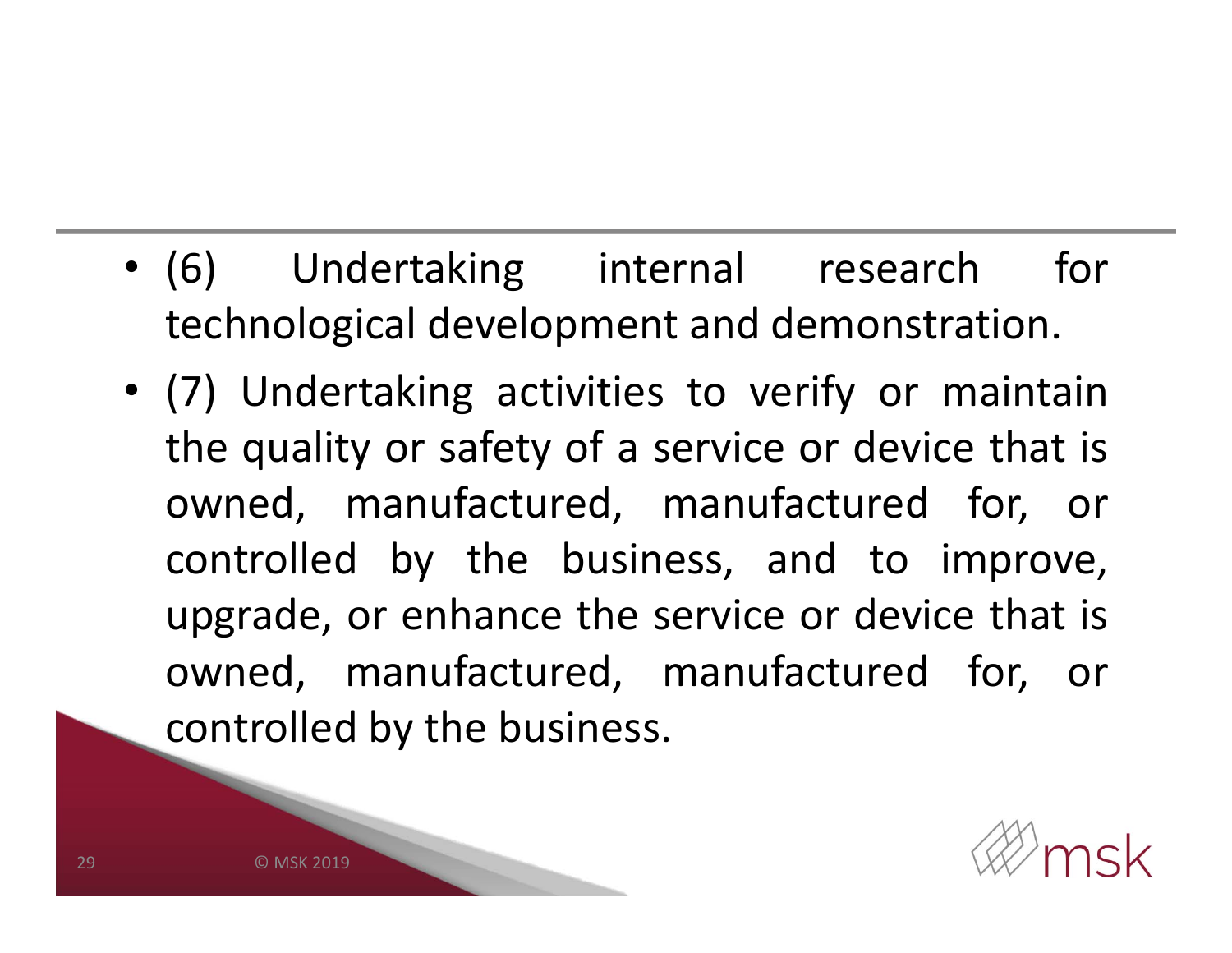# Privacy Policy

- Means <sup>a</sup> statement the business provides describing its practices on and off line regarding the "collection, use, disclosure and sale of personal information and of the rights of consumers regarding their own personal information."
- Must be posted online with <sup>a</sup> conspicuous link using the word "Privacy" on the home or landing page.

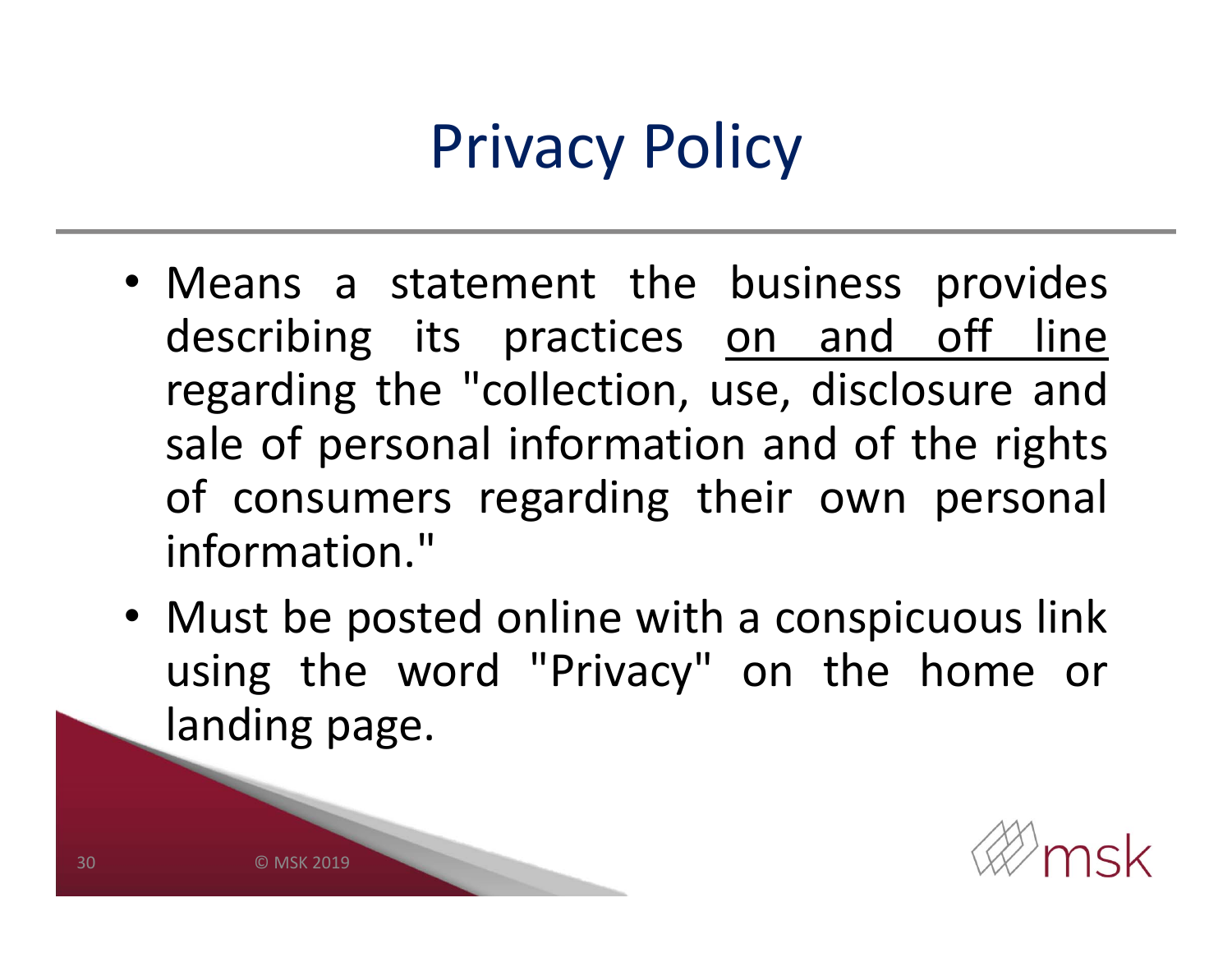## Sale

• "Sell," "selling," "sale," or "sold," means selling, renting, releasing, disclosing, disseminating, making available, transferring, or otherwise communicating orally, in writing, or by electronic or other means, <sup>a</sup> consumer's personal information by the business to another business or <sup>a</sup> third party for monetary or other valuable consideration.

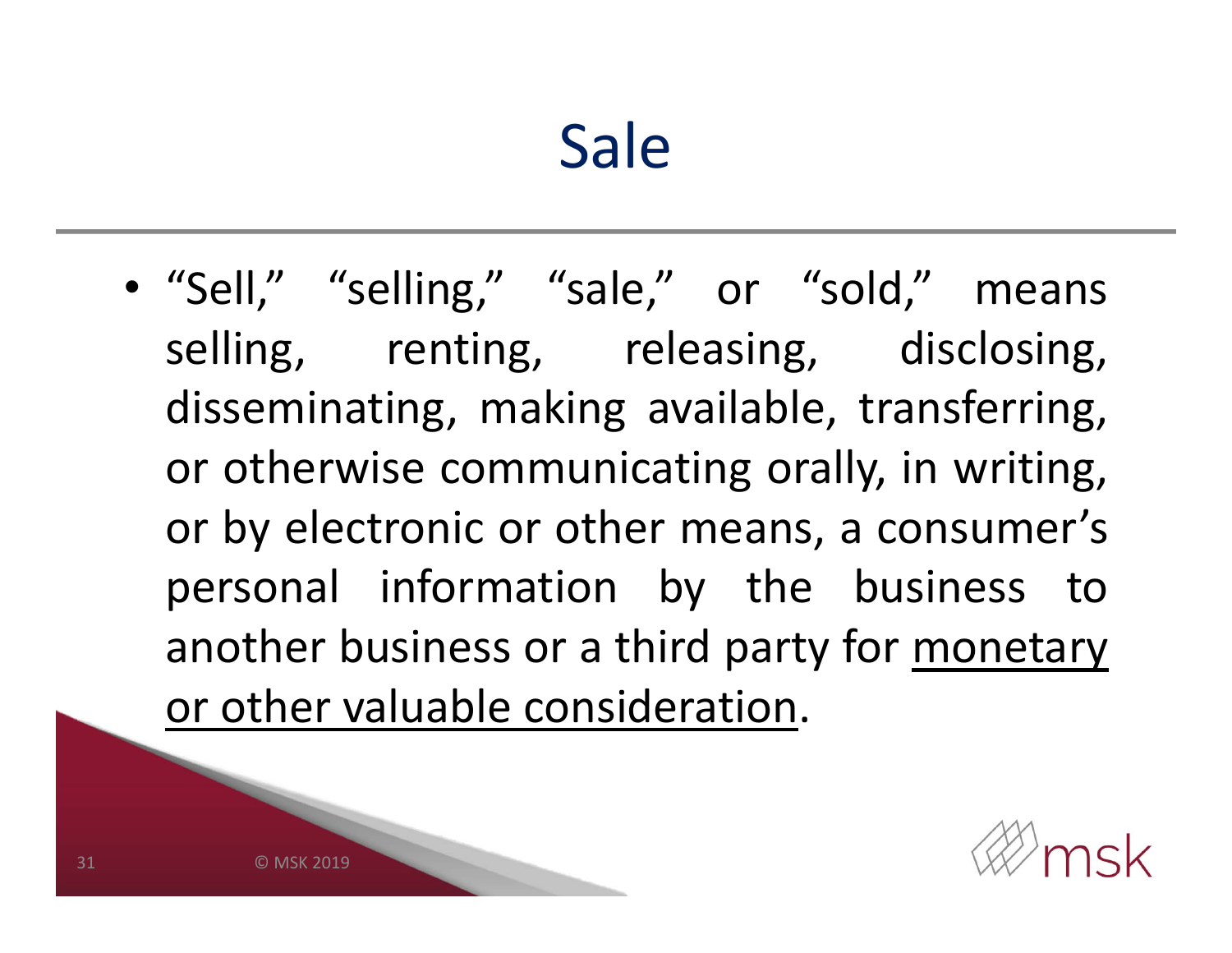#### Not a Sale

- Data is shared at the direction of the consumer, even with third parties.
- Uses the data to accomplish the consumer's opt-out instruction.
- Shares the data with <sup>a</sup> service provider to perform <sup>a</sup> business purpose.
	- Must give notice to the consumer and the service provider does not sell or use the data for any other purpose.
- M&A, bankruptcy or other transaction where third party takes control of all or part of the business and there is no change in the data uses.

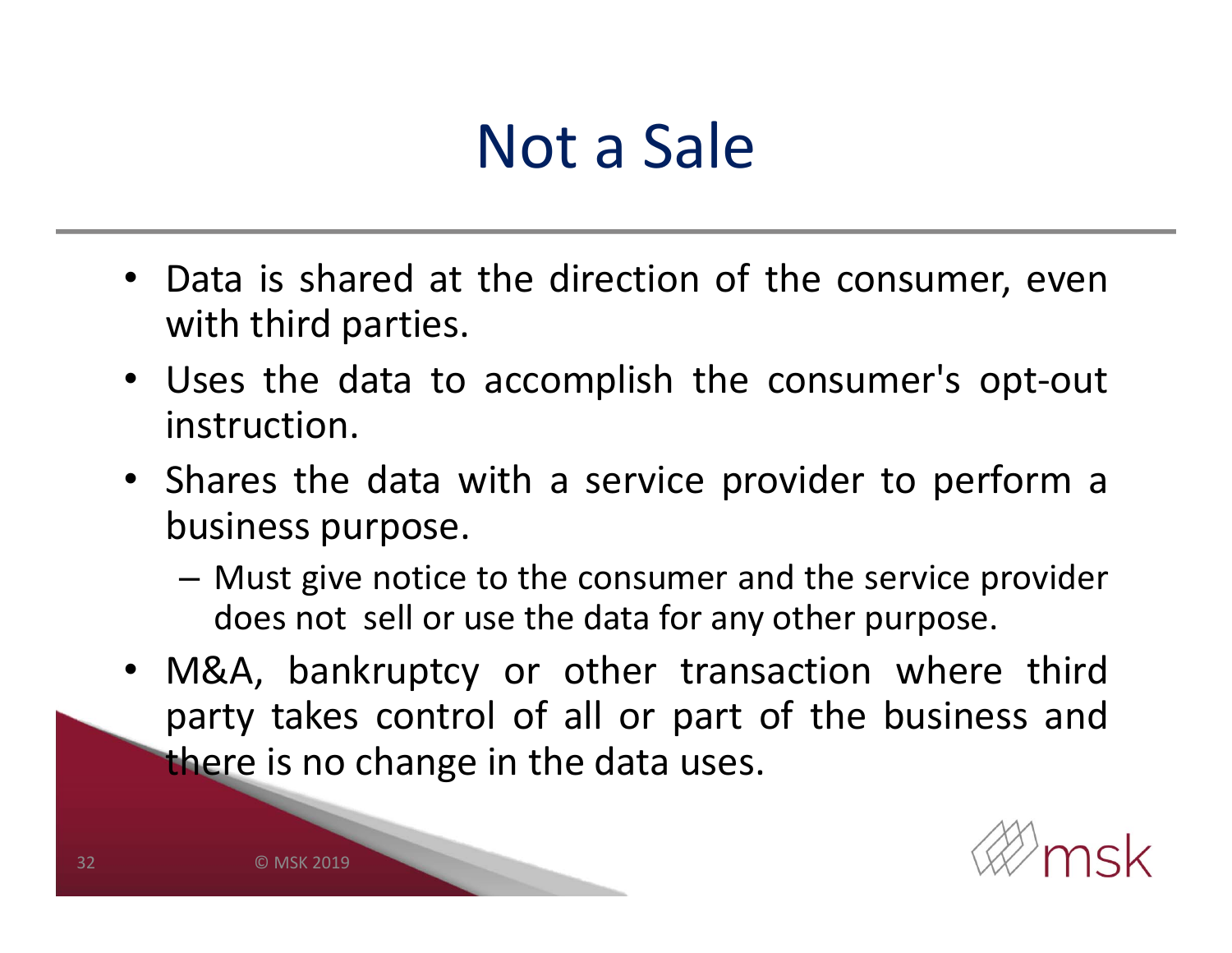## Right to Review

- California consumers have the right to demand the specific information being maintained about them, no more than twice in <sup>a</sup> 12 month period, subject to verification of the identity of the requesting party.
	- The 45 day period starts upon receipt of the consumer request.
	- – $-$  Initial acknowledgment is due at 10 days - explain what the company will do and when to expect the completed response.
	- – $-$  Explain appeal rights if deny request, even in part.
		- **May charge for excessive requests.**



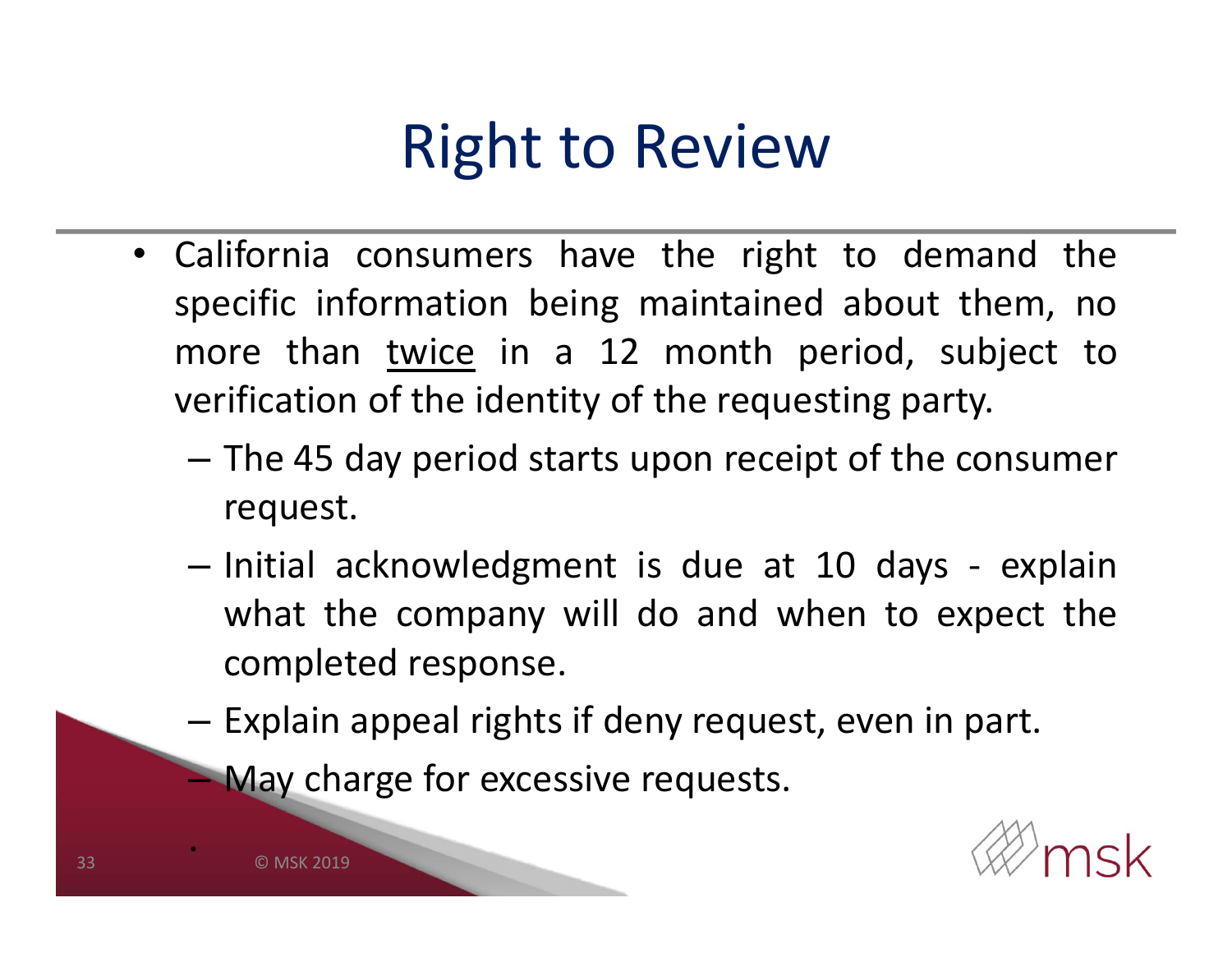# Additional Rights

- Businesses are given 45 days to respond, although if "reasonably necessary" and the consumer is given notice, <sup>a</sup> total of 90 days to respond is possible.
- The information disclosed to consumers must be delivered free of charge and in as useable <sup>a</sup> portable fashion as possible.
- How will you handle incomplete requests?

How will you notice appeal rights?



© MSK 2019

•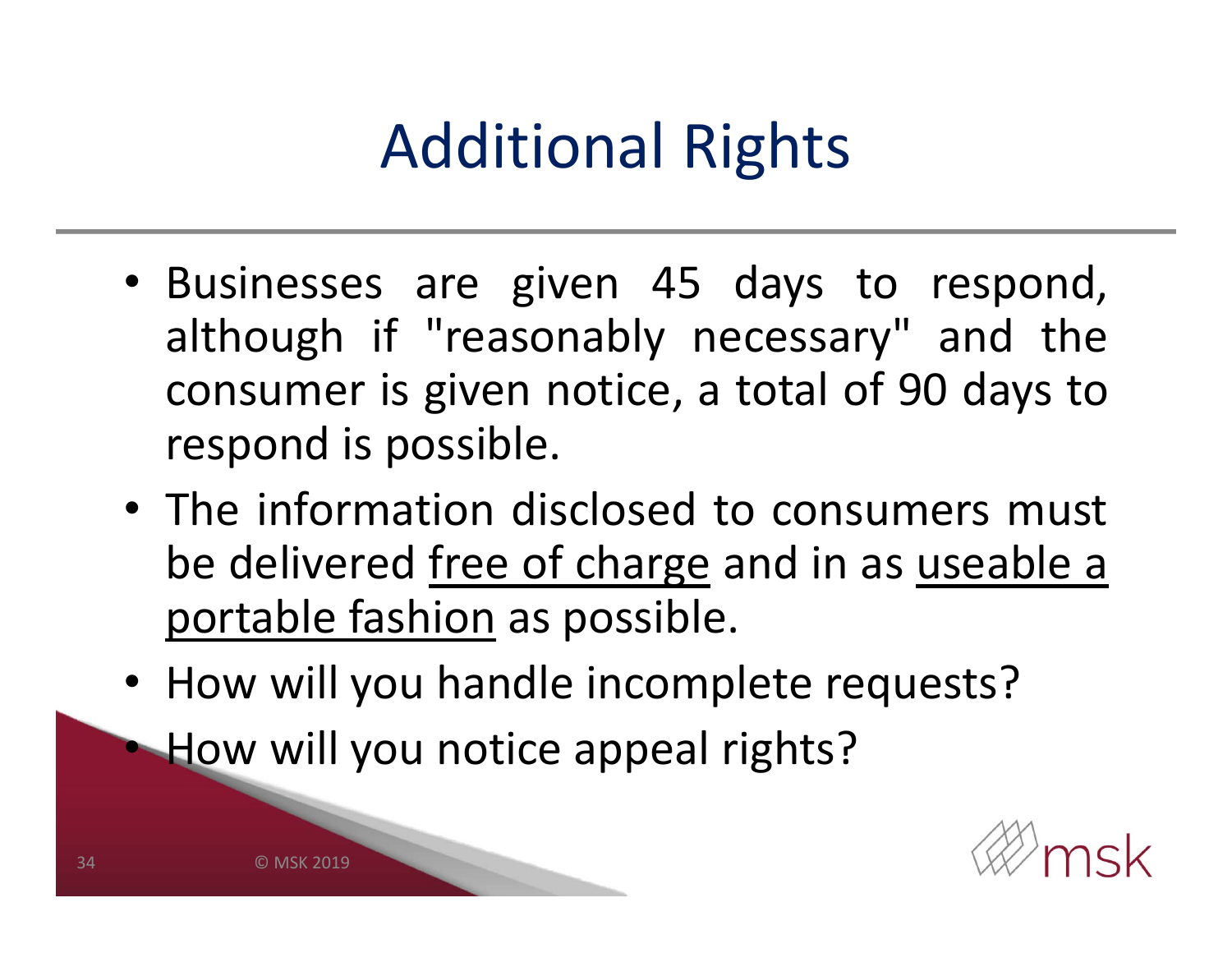## Verification

- Consider the sensitivity of the information and the risk of harm from unauthorized access or deletion.
- The process must be reasonable and seek only minimal additional data as warranted.
- Use an existing password protected account.
- Non-account holders 2 or more data points in some cases <sup>a</sup> declaration under penalty of perjury.
- • High degree of certainty as to the requestor's identity.

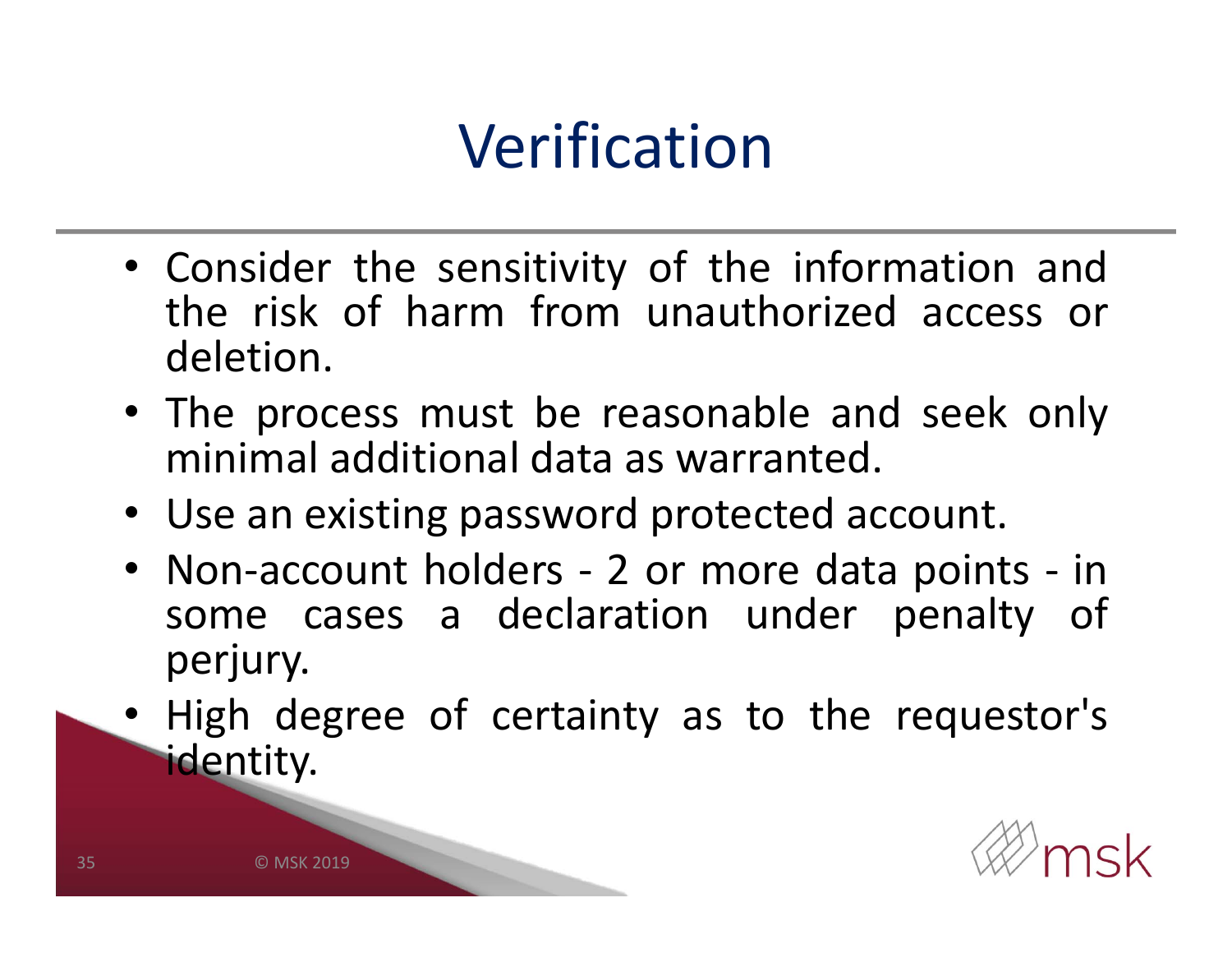#### Verification - Cont.

- What is the likelihood that fraudulent or malicious actors would seek the personal information. The higher the likelihood, the more stringent should be the verification process.
- Whether the personal information to be provided by the consumer to verify their identity is sufficiently robust to protect against fraudulent requests or being spoofed or fabricated.



SK 2019

36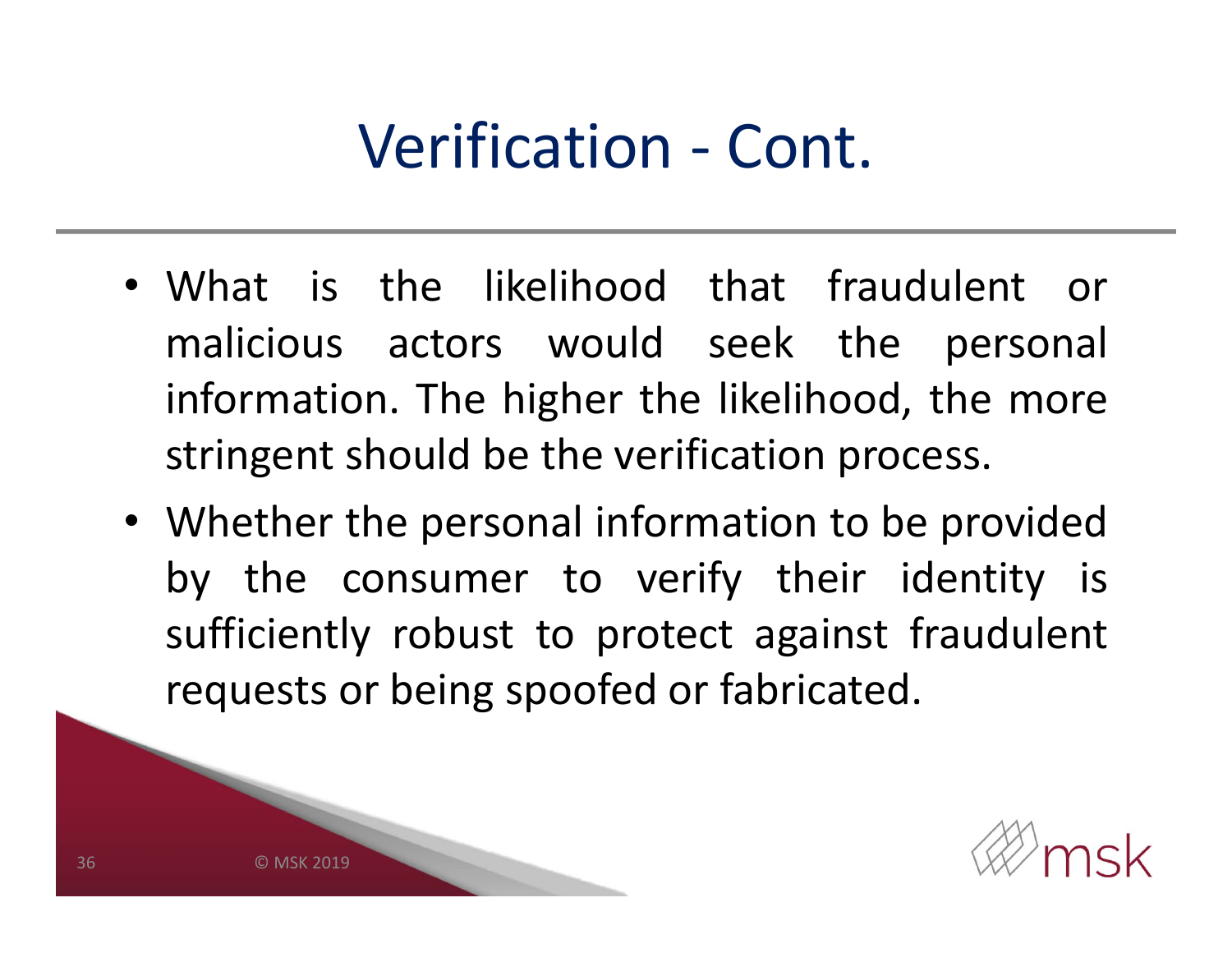# Opt Out

- California consumers will also have the right to opt out of having their personal information sold or disclosed and companies are mandated to conspicuously provide instructions for doing so by way of <sup>a</sup> link entitled *"Do Not Sell My Personal Information*" or *"Do Not Sell My Info"*
	- – $-$  Prominently placed either on the home or landing page or that page which is directed to California consumers.
	- – Attorney General will develop recommended logo after public input.
	- –Applies if any personal data is sold or shared.

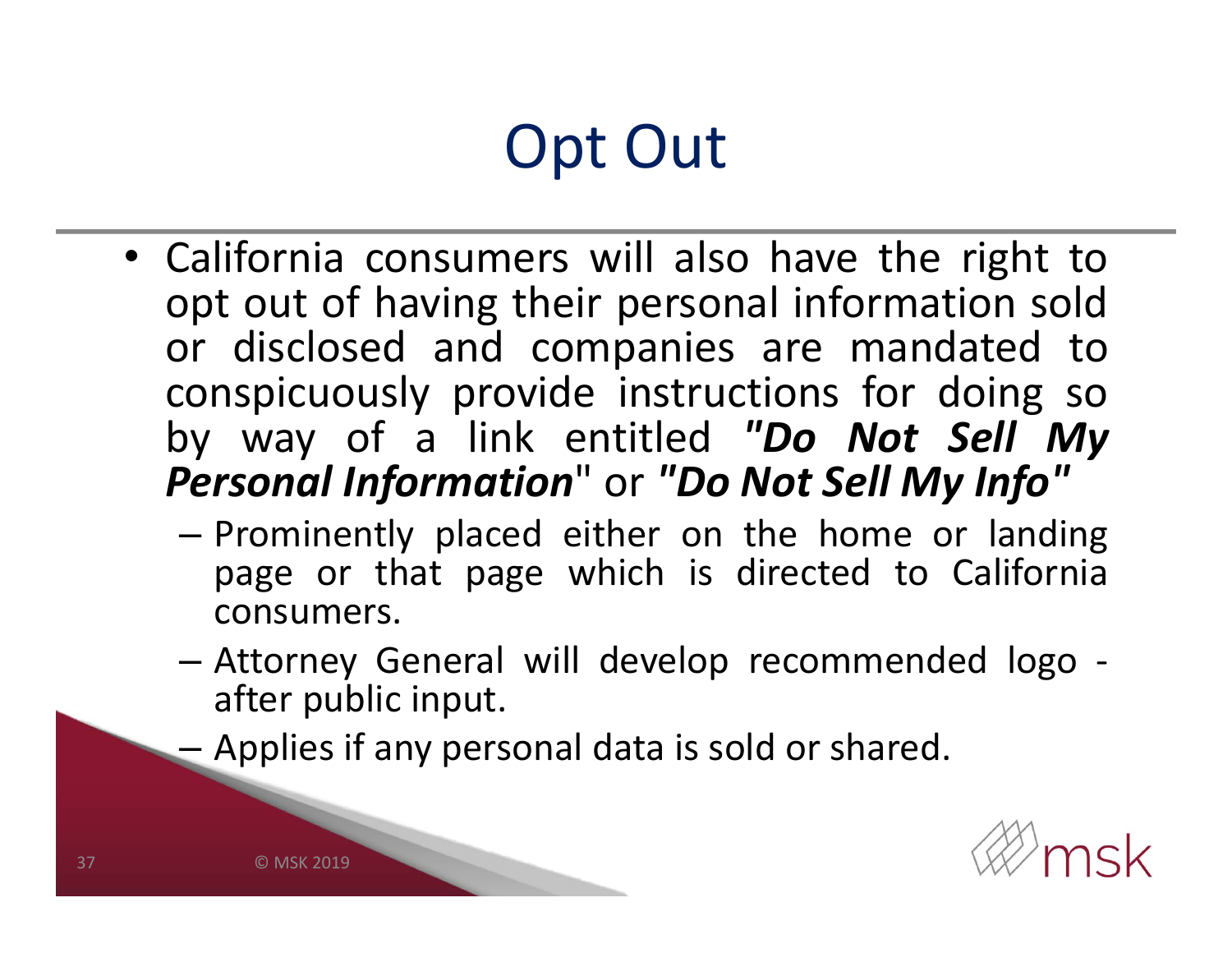#### Opt-Out - No?

- If the business does not sell or share/disclose personal data, it is exempt from the opt-out requirement.
- Cannot discriminate as to who may opt out, which includes denying goods or services, charging different prices or rates, or providing <sup>a</sup> different level of service or quality of goods.
- Unless those differences are reasonably related to the value provided to the business by the consumer's data.
- Loyalty and financial incentive programs are still allowed but are subject to specific notice requirements and must involve good faith estimates as to cost/value.

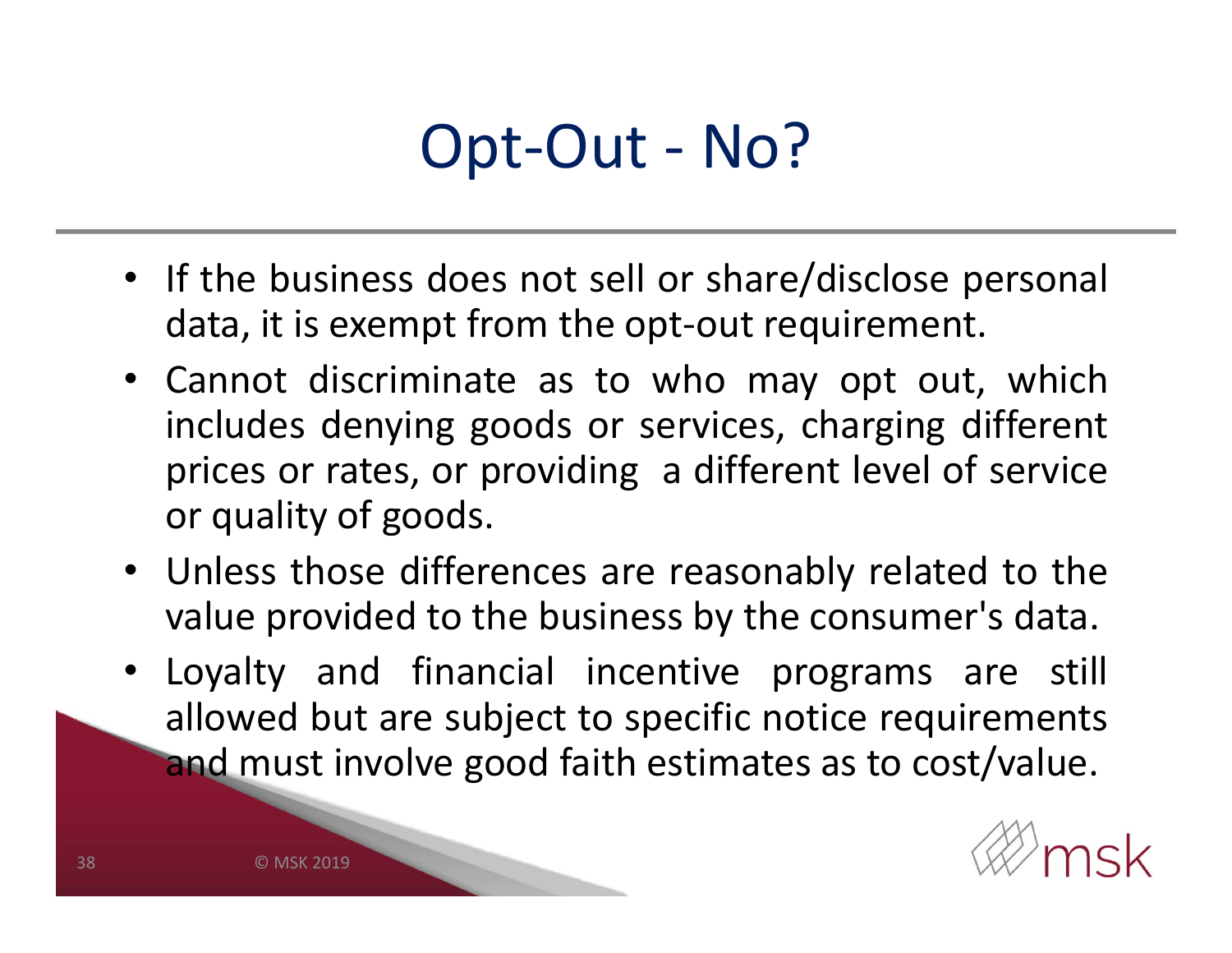## Right To Be Forgotten

- California consumers will also have the right to be forgotten, unless the data is necessary for the business or service provider for legitimate uses, such as completing the transaction and security and system integrity reasons.
- GDPR contains the right of the consumer to correct information, there is nothing comparable in this law.



SK 2019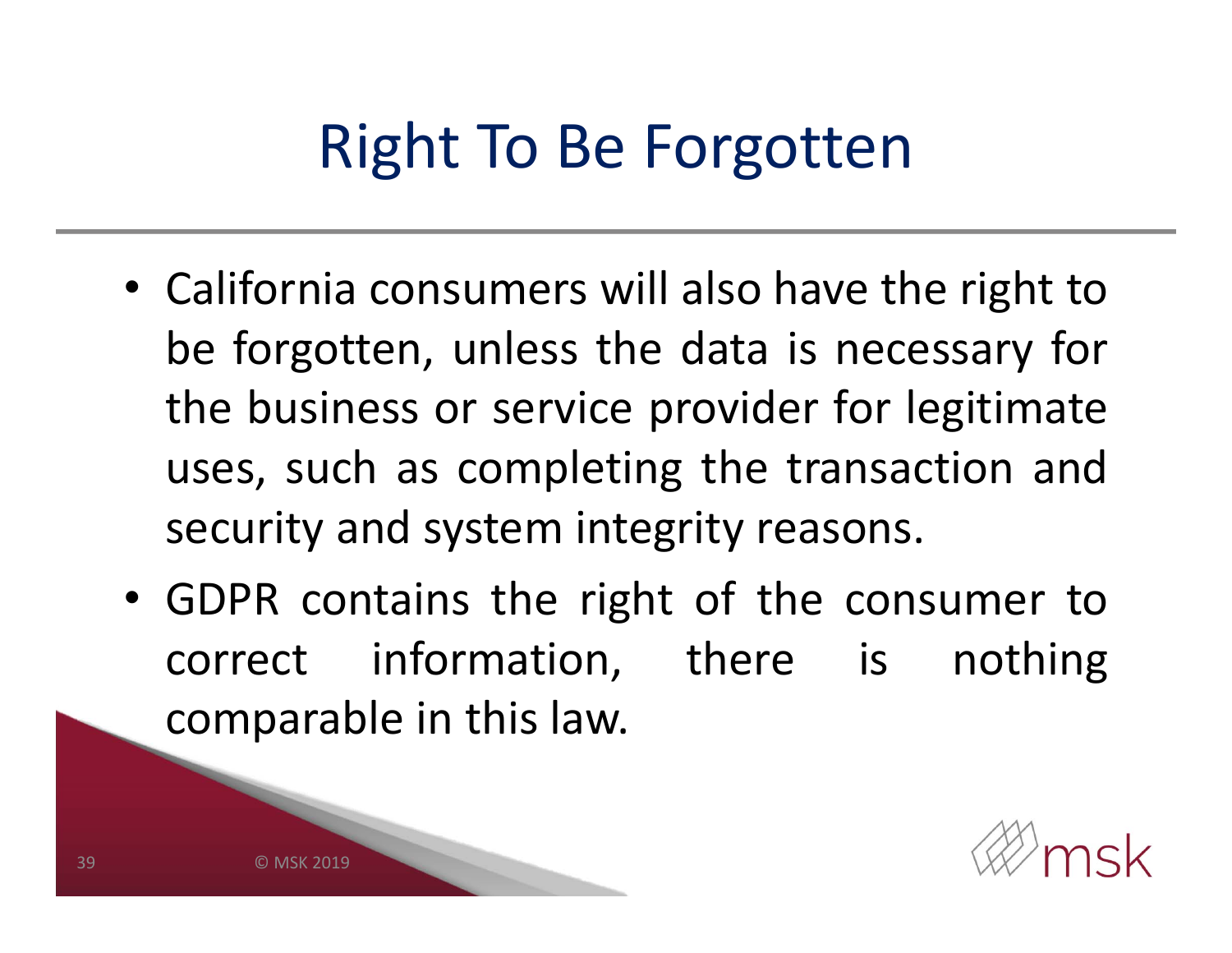#### Data of Minors

• Data of those 16 and younger cannot be sold absent affirmative opt-in consent by minors between 13 and 16, and by <sup>a</sup> parent or guardian for those under 13.



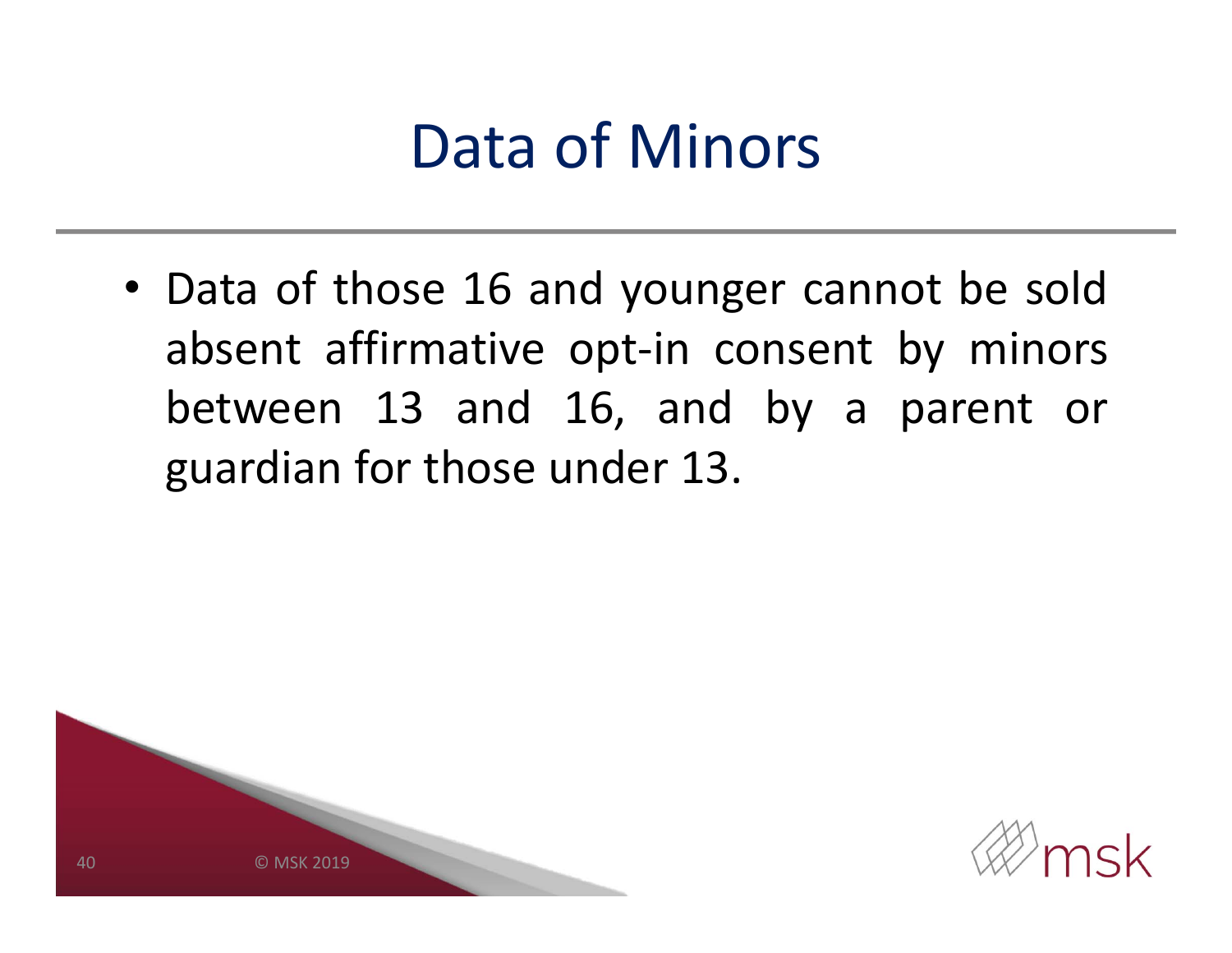# Enforcement - Originally

- In the hands of the Attorney General with fines capped at \$7,500 per violation.
- Class action and private right of action are specifically barred.
- Consumer may file <sup>a</sup> civil action if his or her "nonencrypted or non-redacted" personal information is the subject of <sup>a</sup> breach.
	- Damages limited to between \$100 and \$750 per consumer per incident or actual damages, whichever is greater.
- Consumer does have the right to seek injunctive or declaratory relief or any other relief the court deems proper.

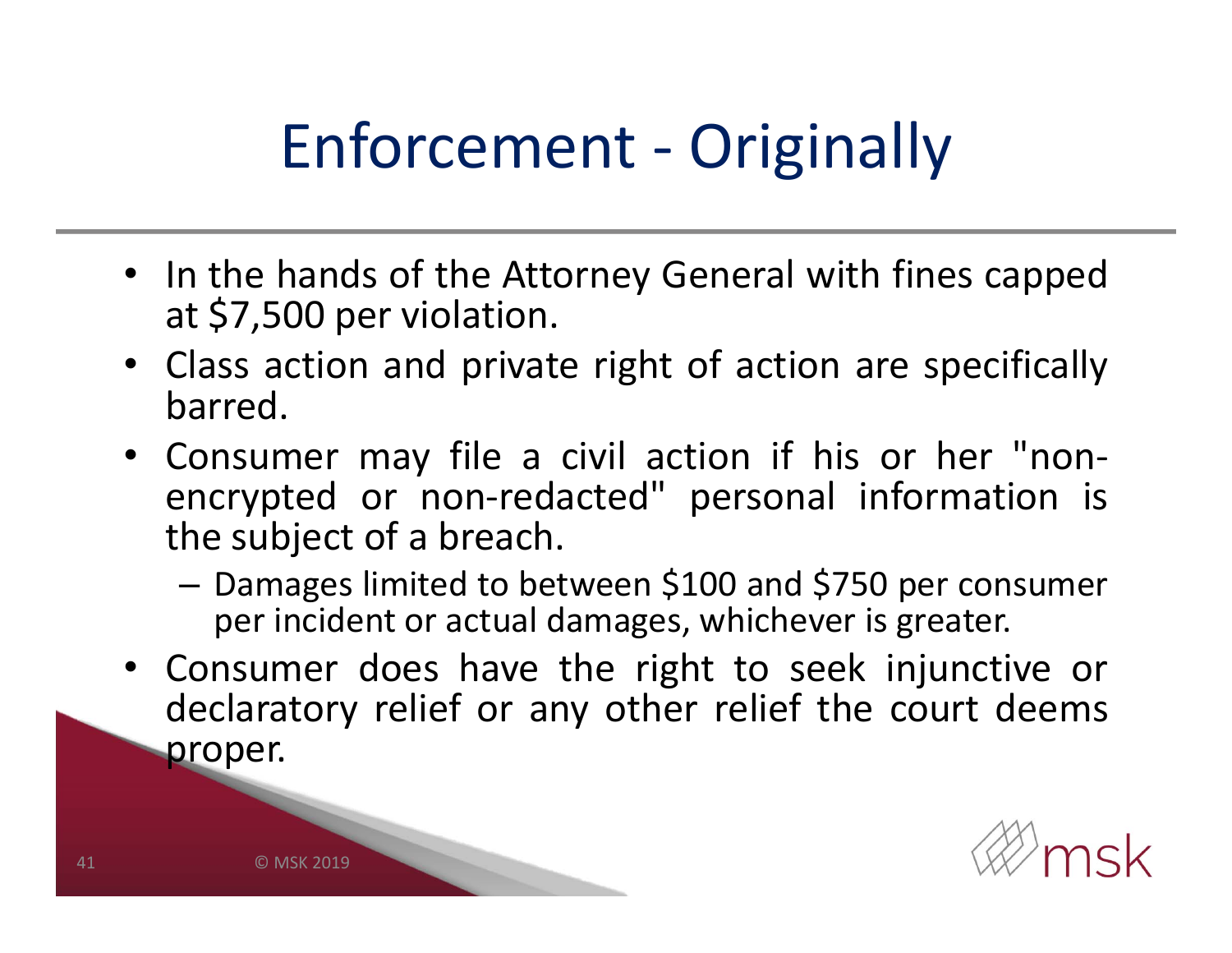## Enforcement Changed

- • Now, any consumer whose "non-encrypted and non-redacted" personal information is subject to "unauthorized access and exfiltration, theft or disclosure" as the result of the businesses failure to "implement and maintain reasonable security procedures and practices appropriate to the nature of the information" may sue.
- The plaintiff is, however, limited to recover no less than \$100 and no more than \$750 per consumer per incident or actual damages, whichever is greater, along with injunctive or declaratory relief and any other relief the court deems proper.
- • In reaching its decision, the court is instructed to "consider any one or more of the relevant circumstances …, including, but not limited to, the nature and seriousness of the misconduct, the number of violations, the persistence of the misconduct, and the defendant's assets, liabilities and net worth."

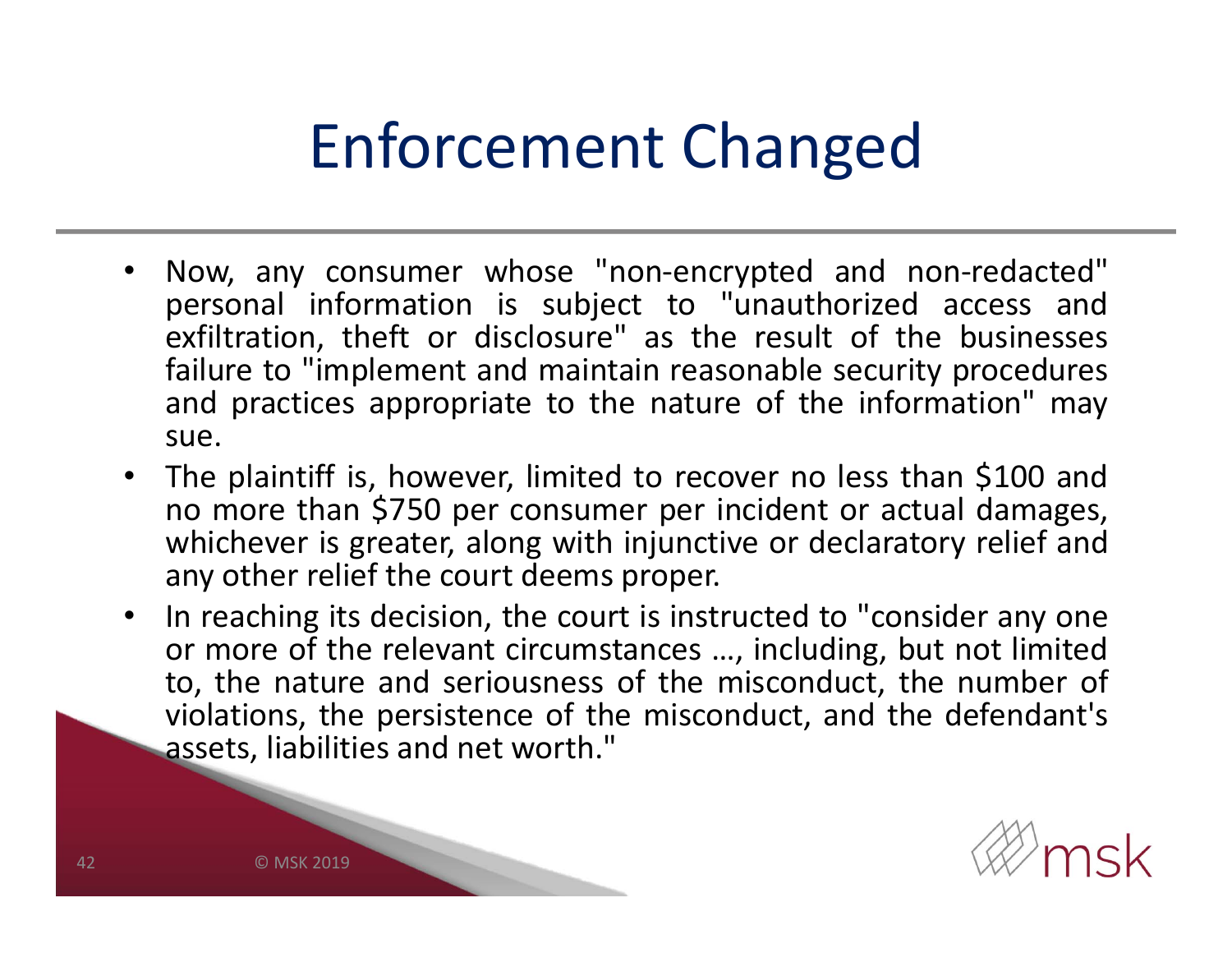## Claims

- $\bullet$  Prior to initiating any civil action, the consumer must provide the business with 30 days' written notice identifying the violations alleged by reference to the specific provisions of the CCPA.
- If the business is able to cure, does so within that 30 day period and provides express written notice about the cure and assurances that no further violations will occur, neither an individual nor class action lawsuit may be brought.
- $\bullet$  No notice is required to recover "pecuniary" damages, i.e., out of pocket costs.
- • If violations continue, the consumer may sue to enforce the written statement and pursue statutory damages for violation of the written assurance and other rounds. However, any such lawsuit may rely only on violations of the CCPA and no other grounds for recovery.



© MSK 2019

43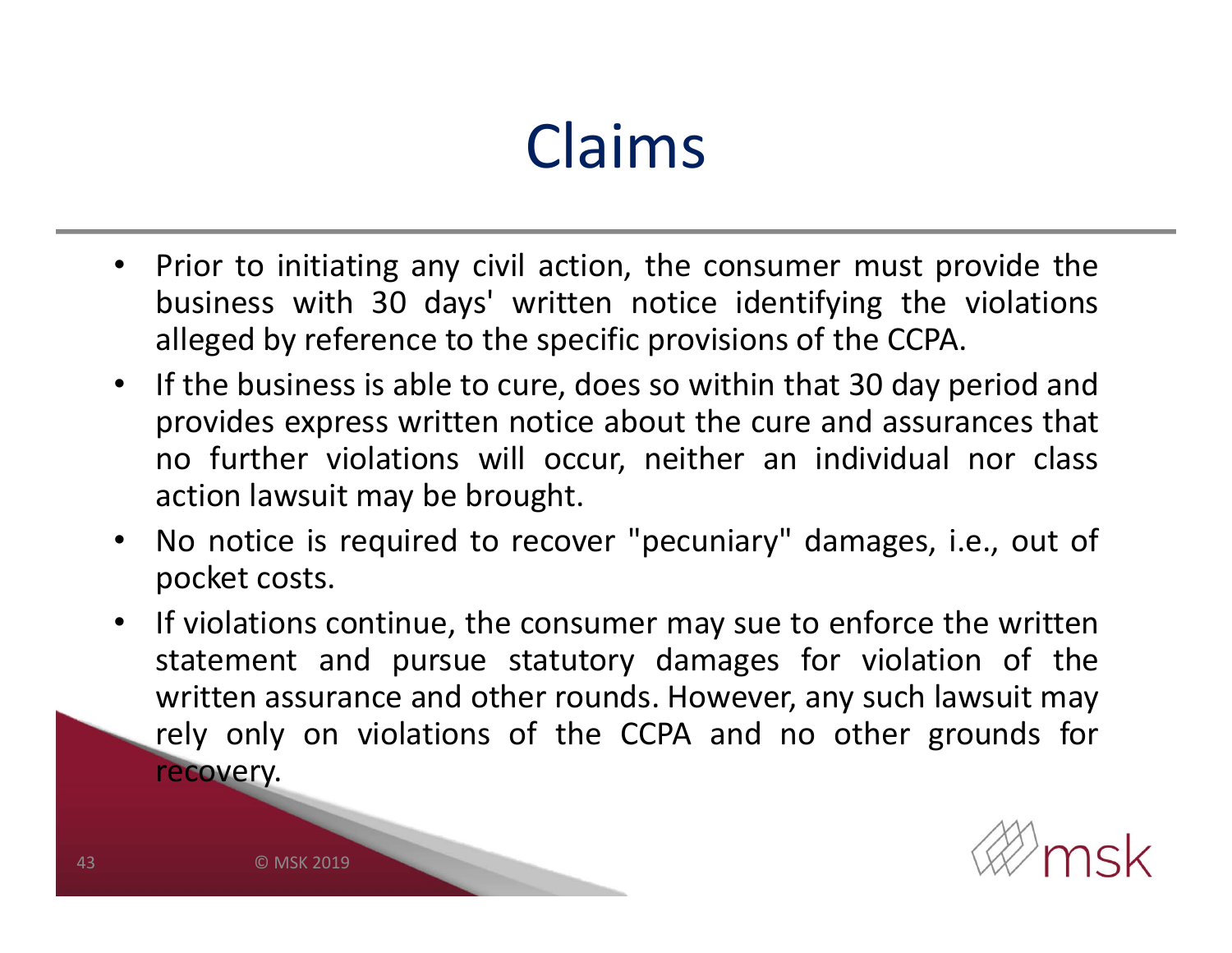# Don't Forget

Not required under CCPA but good business practice dictates including -

- Data security
	- –Written policies and procedures
	- – $-$  Incident response plans
	- –Appropriate / "reasonable"
- Service provider contracts
	- –Vendor management / indemnity

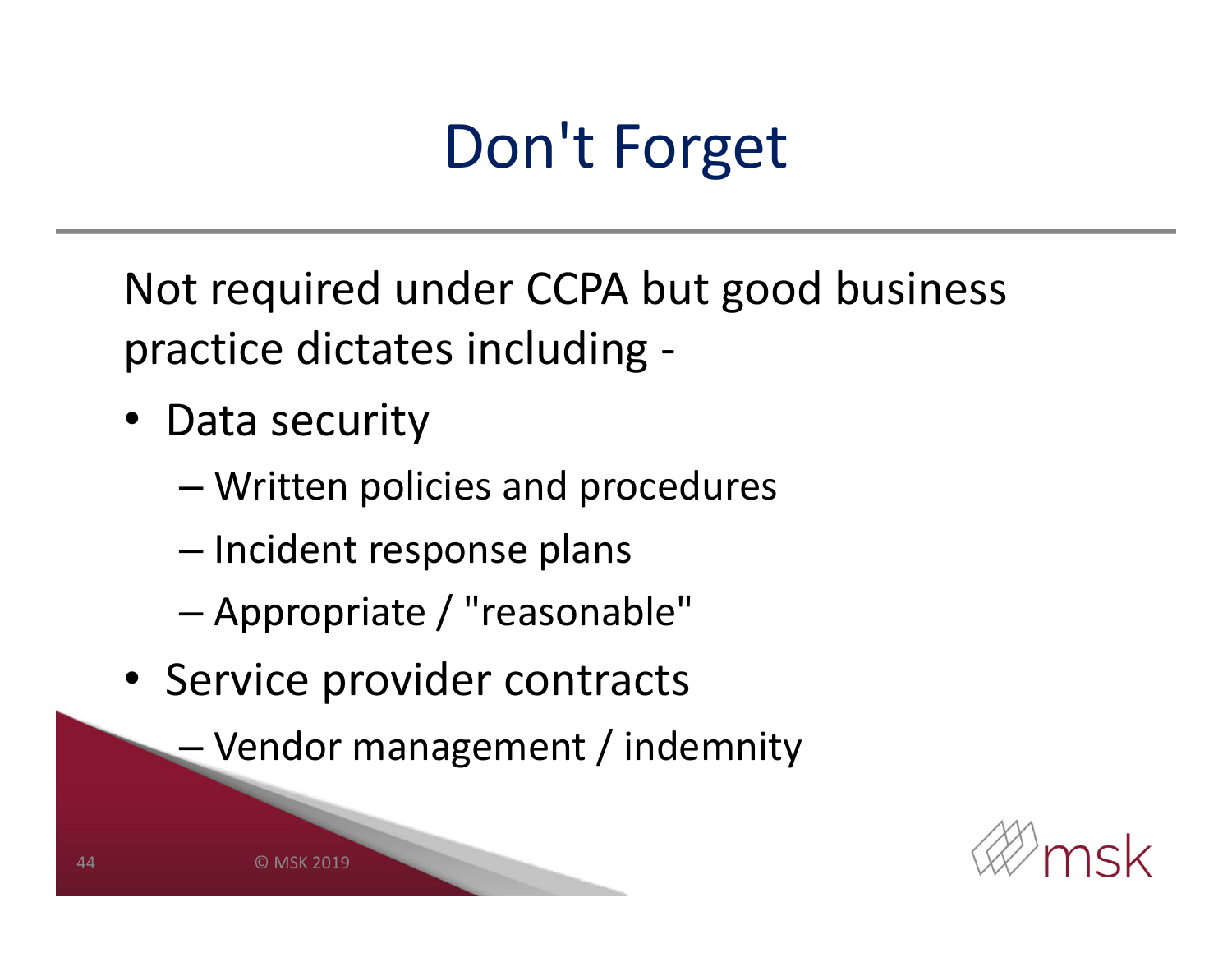#### **Questions?**